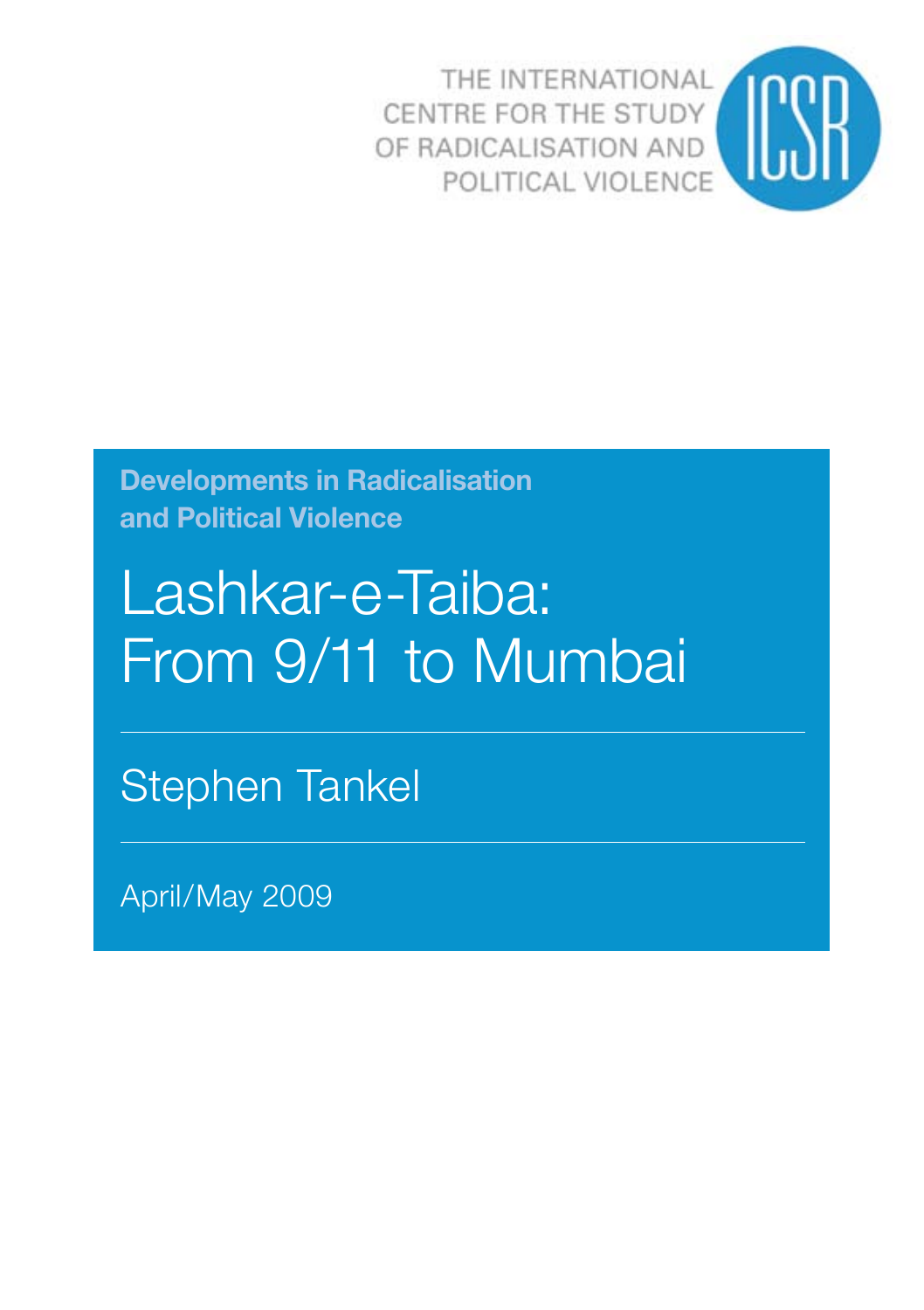## **Developments in Radicalisation and Political Violence**

*Developments in Radicalisation and Political Violence* is a series of papers published by the International Centre for the Study of Radicalisation and Political Violence (ICSR). It features papers by leading experts, providing reviews of existing knowledge and sources and/or novel arguments and insights which are likely to advance our understanding of radicalisation and political violence. The papers are written in plain English. Authors are encouraged to spell out policy implications where appropriate.

#### **Editor**

*Prof. Harvey Rubin* University of Pennsylvania

#### **Editorial Assistant**

*Katie Rothman* International Centre for the Study of Radicalisation and Political Violence (ICSR)

#### **Editorial Board**

*Prof. Sir Lawrence Freedman* King's College London

*Dr. Boaz Ganor* Interdisciplinary Center Herzliya

*Dr. Peter Neumann* King's College London *Yasar Qatarneh* Jordan Institute of Diplomacy

#### **Contact**

All papers can be downloaded free of charge at **www.icsr.info**. To order hardcopies, please write to mail@icsr. info. For all matters related to the paper series, please write to:

ICSR King's College London 138-142 Strand London WC2R 1HH United Kingdom

### **Summary**

The most successful 'terrorist spectacular' against Western targets outside of Afghanistan, Iraq or Pakistan in the recent past was Lashkar-e-Taiba's sixty-hour operation in Mumbai during the final days of November 2008. Those sixty hours brought Lashkar-e-Taiba (LeT or Lashkar) to the attention of the world, but the group has played a role in threatening the West for a number of years. Following 9/11 LeT remained primarily focused on liberating Kashmir and waging a wider war against India, but also waged a peripheral campaign against the West. In the early part of the decade, this was mainly in the form of training and logistical support to al-Qaeda and others waging a global jihad. Although it remains primarily committed to destroying India, LeT has begun to act more overtly against Western interests during the past several years. This includes deploying cadres to fight against coalition forces in Afghanistan and, more recently, targeting Westerners in attacks such as those carried out in Mumbai. Fighting the West remains a secondary concern for Lashkar, but one to which it has committed increasing resources during the past several years.

The Mumbai attacks thus represent only the latest step in Lashkar's progression toward al-Qaeda's global jihad. This paper aims to situate those attacks within the wider context of Lashkar's evolving threat to the West and to address the question of whether Lashkar is still working with the state apparatus, is in league with the other jihadi forces savaging Pakistan, or both. It endeavours to demonstrate that Lashkar has been playing a double game of its own for the better part of this decade. To do so it traces how the threats LeT poses to the West have evolved since 9/11. It then situates the Mumbai attacks within the context of this development, and concludes by discussing what the future may hold for LeT and the populations it threatens.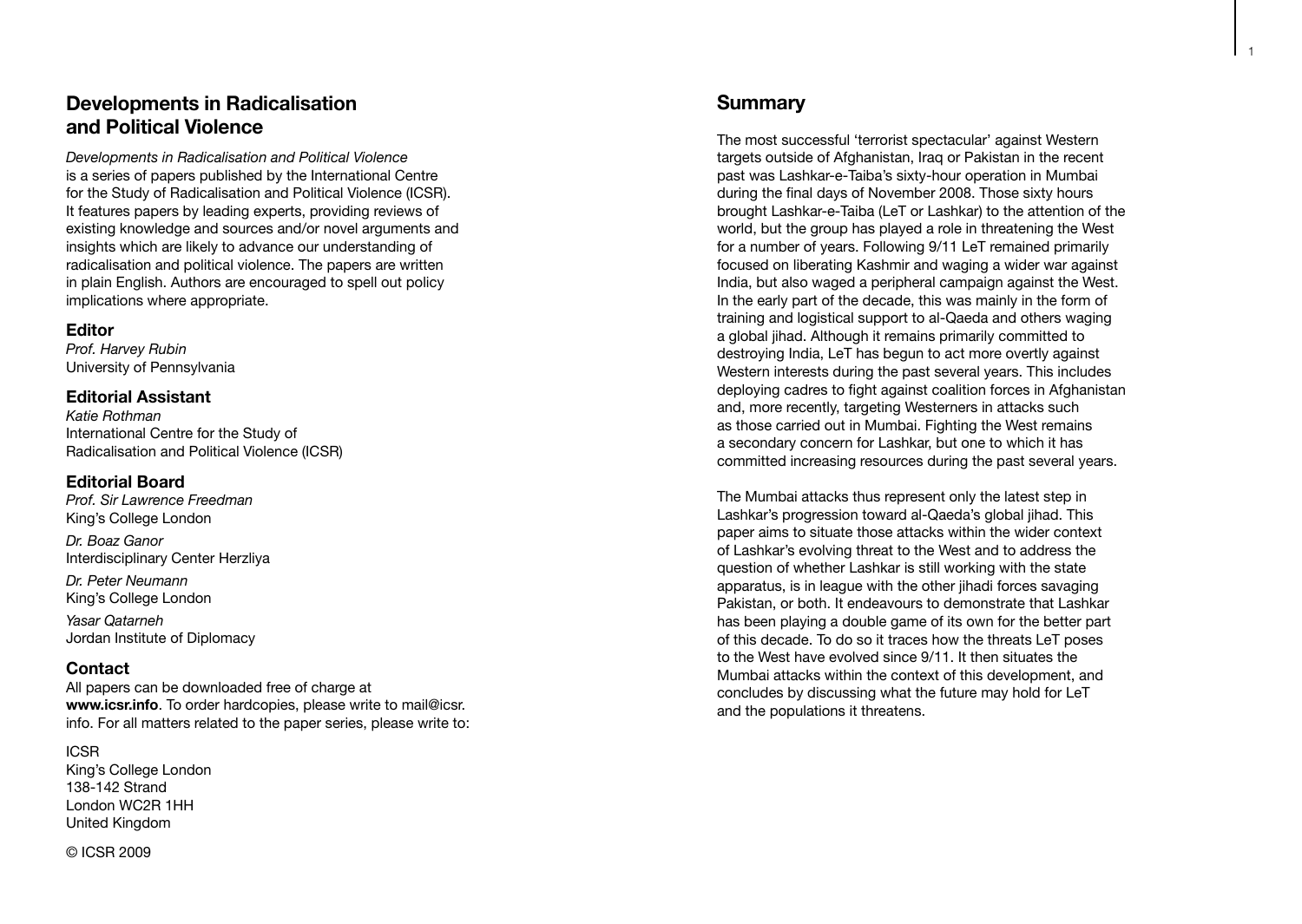### **About Stephen Tankel**

Stephen Tankel is an Associate Fellow at the International Centre for the Study of Radicalisation and Political Violence (ICSR) and also holds the title of Davis Peace and Security Fellow at the EastWest Institute, where he previously served as the Deputy Policy Director. Prior to that Stephen lived in Egypt, where he worked with the Ibn Khaldun Center for Development Studies. He received a Bachelor of Science degree from Cornell University and a Master of Science degree in Global Politics from the LSE. Stephen is pursuing a PhD in War Studies at King's College London, and his research focuses on the strategic transformation of jihadi groups affiliated with al-Qaeda since 9/11. He is a contributor to *The Guardian* and is currently writing the first English-language book tracing the evolution of Lashkar-e-Taiba, which will be published early next year.

# Lashkar-e-Taiba: From 9/11 to Mumbai

**Al-Qaeda Central has not managed a successful attack**<br> **Algainst Western targets outside of Pakistan since at<br>
the London tube bombings. Depaits its algabel iibedi shaterial** against Western targets outside of Pakistan since at the London tube bombings. Despite its global jihadi rhetoric the al-Qaeda Organization in the Islamic Maghreb – al-Qaeda Central's most prolific branch – has not successfully perpetrated a single attack outside of Algeria since joining al-Qaeda Central. Its high-profile bombing of the headquarters of the United Nations High Commissioner for Refugees in Algiers in December 2007 killed only one Westerner. In the last three years, the most successful 'terrorist spectacular' against Western targets outside of Afghanistan, Iraq or Pakistan was Lashkar-e-Taiba's sixty-hour operation in Mumbai during the final days of November 2008.

Those sixty hours brought Lashkar-e-Taiba (LeT or Lashkar) to the attention of the world, but the group has played a role in threatening the West for a number of years. Since 2001, LeT has remained primarily focused on liberating Kashmir and waging a wider war against India. However, during that time it has also waged a peripheral campaign against the West. win the early part of the decade, this was mainly in the form of training and logistical support to al-Qaeda and others in Pakistan who were actively waging a global jihad. Weakened by the West's War on Terror, al-Qaeda and its allies needed the assistance. Over time, as al-Qaeda and the Taliban grew stronger and more prolific in Pakistan, LeT's role and relevance within the jihadi movement diminished.

Simultaneously, LeT's jihad in Kashmir slowed as a consequence of improving relations between Pakistan and India even as Lashkar's above-ground parent organisation – the Jama'at-ud-Dawa (JuD) – gained traction within Pakistani society. LeT became increasingly capable of acting independently of the Pakistani state thanks to JuD's success.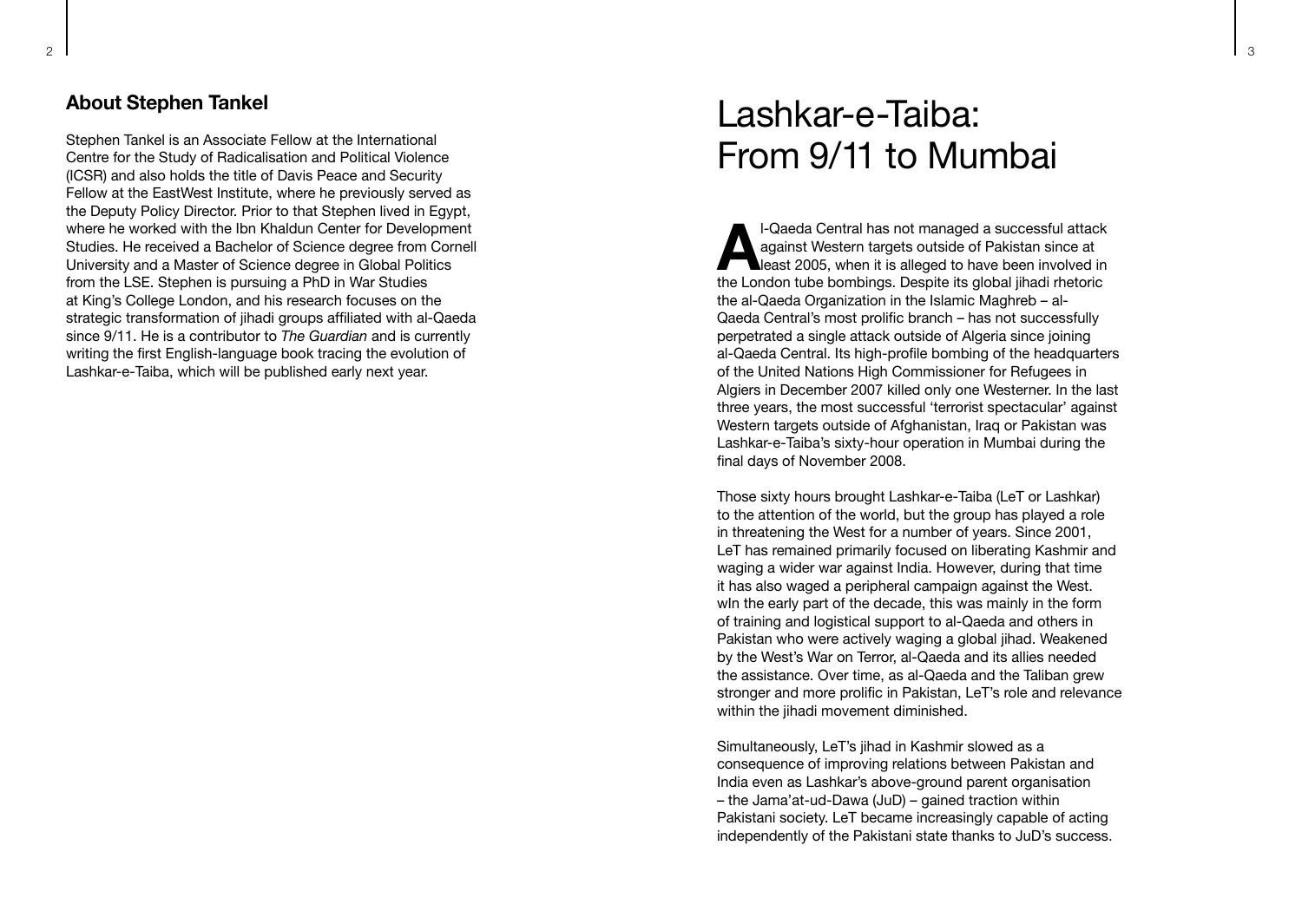Although it remains primarily committed to destroying India, LeT has begun to act more overtly against Western interests during the past several years. 1 This includes deploying cadres to fight against coalition forces in Afghanistan and, more recently, targeting Westerners in attacks such as those carried out in Mumbai. Fighting the West remains a secondary concern for Lashkar, but one to which it has committed increasing resources during the past several years.

The detailed planning and execution of the Mumbai attacks has already been covered at length in the media, which also continues to record the machinations of Indian-Pakistani sparring over how to handle the aftermath. The objective here is to situate the attacks within the wider context of Lashkar's evolving threat to the West and to address the question of whether Lashkar is still working with the state apparatus, is in league with the other jihadi forces savaging the country, or both. As this paper aims to demonstrate, Lashkar has been playing a double game of its own for the better part of this decade. To do so it traces how the threats LeT poses to the West have evolved since 9/11. It then situates the Mumbai attacks within the context of this development, and concludes by discussing what the future may hold for LeT and the populations it threatens.

#### **The Two Faces of Lashkar**

LeT's vision includes establishing a pan-Islamic Caliphate, but since 9/11 its primary objective has remained the liberation of Kashmir and the destruction of India. For this reason, within Pakistani society and in the eyes of the state Lashkar's identity has remained separate from that of al-Qaeda and other jihadi actors, enabling the group to position itself as the 'good iihadis'. Because of this the Pakistani state rewarded LeT with preferential treatment, which the group leveraged during the first several years following 9/11 to provide primarily covert assistance to al-Qaeda and other actors drawn to a global jihadi agenda.

#### *Good Jihadi*

At the time of the 9/11 attacks, LeT was considered the most effective, prolific, and fearsome jihadi force fighting in Jammu and Kashmir (hereafter Kashmir) against the perceived Indian occupation there. It was first among equals in the eyes of the Pakistani army, and its reputation was growing in Pakistani society. Sensing what the 9/11 attacks could mean for militant outfits operating in Pakistan, LeT kept a low profile and distanced itself from al-Qaeda. Pakistani President Pervez Musharraf was also attempting to distinguish between al-Qaeda and the Taliban, sectarian groups (notably Sipah-e-Sahaba Pakistan (SSP) and its offshoot Lashkar-e-Jangvi (LeJ)) on which he was already cracking down, and the 'freedom fighters of Kashmir.' 2

The 13 December 2001 attack on the Indian Parliament by the Jeish-e-Mohammed (JeM) made legal distinctions impossible and, facing war with India and heavy U.S. pressure, Musharraf banned all of the major jihadi outfits in Pakistan: LeT, JeM, SSP, LeJ, the Harkat-ul-Jihad-Islami (HuJI) and the Harkat-ul-Mujahideen (HuM). The ensuing crackdown was hardly uniform. Musharraf continued to crack down heavily on the sectarian groups and the Taliban, as well as committing resources to the fight against al-Qaeda. He moved more tepidly against JeM, HuJI, and HuM, shutting down their training camps and restricting operatives to their madrassas. However, the financial holdings of these groups were largely unaffected since they all had ample time to move their funds before any accounts were frozen.<sup>3</sup>

LeT escaped almost entirely unscathed. Like the JeM, HuJI, and HuM, its existing funds slipped through the slowmoving hands of the state. Crucially, unlike the other jihadi organisations, Lashkar was also allowed to maintain its training camps and continued to operate relatively openly<br>2 Ahmed Rashid, 'Can Musharraf Survive', *The Daily Telegraph*, 14 June 2002.

<sup>1</sup> The author's interlocutors in Pakistan and India were in uniform agreement that fighting against India remains LeT's primary objective. However, there was disagreement regarding the degree to which it was dedicating resources toward the secondary objective of battling the West.

Interview with Senior Western Official (29 December 2008 in Lahore, Pakistan). 'Pakistan freezes bank accounts of terror group Lashkar-i-Toiba', *Pakistan TV* (from BBC Monitoring), 24 December 2001. Mohammad Amir Rana, *The Seeds of Terrorism* (London: New Millenium, 2005), p. 71..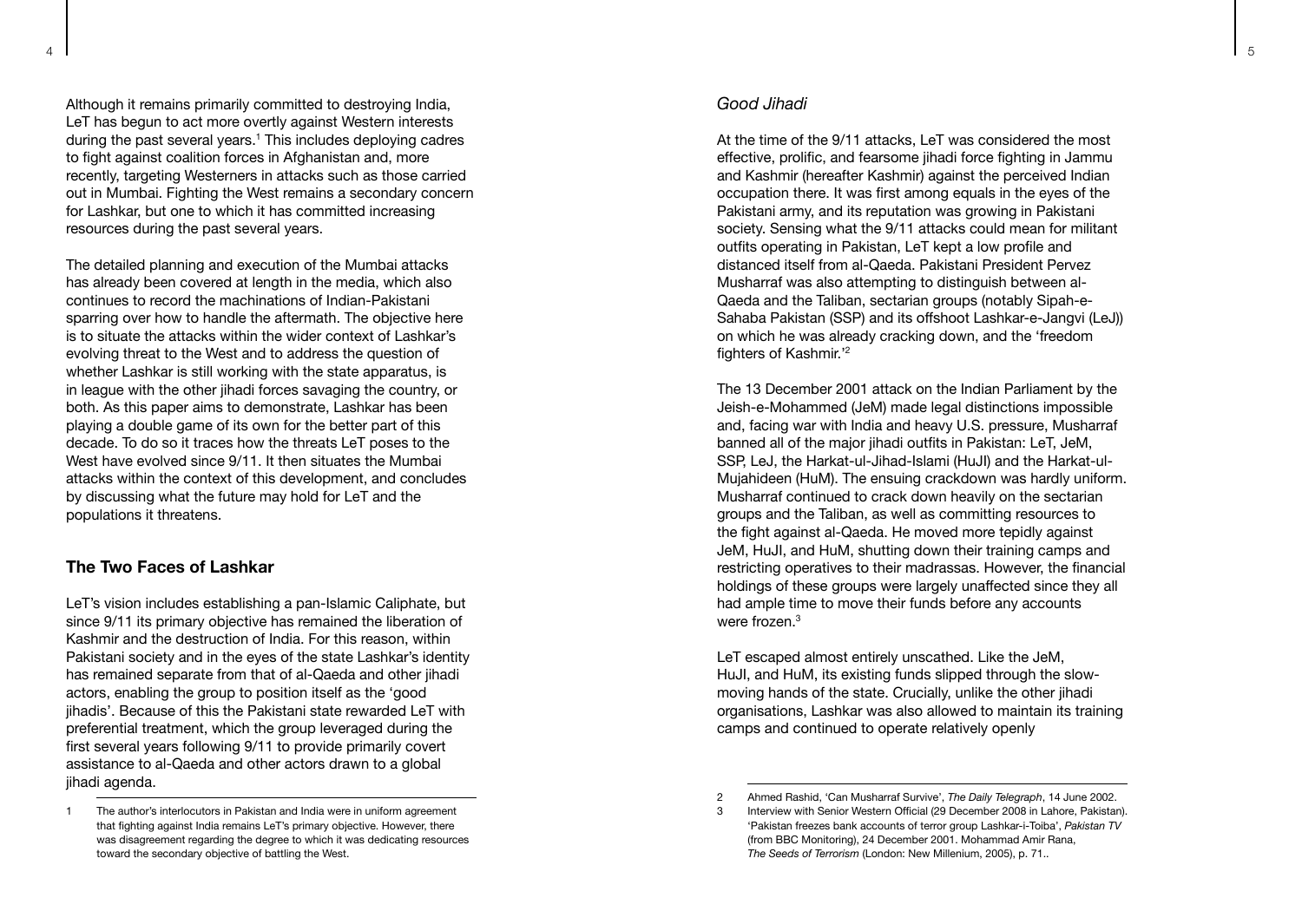and unfettered. 4 Immediately prior to the ban LeT also engineered a split with its political wing, known at the time as the Markaz Dawat wal Irshad (MDI). The MDI, also set to be banned in Pakistan, was dissolved and replaced by the Jama'at-ud-Dawaat (JuD), which had existed since the mid-1980s as a registered charity. Hafiz Saeed resigned as the amir of LeT, assumed control of JuD, and announced that all Lashkar activities and offices had been shifted to [Indiancontrolled] Kashmir.<sup>5</sup>

All of this was done with tacit state approval to protect the organisation's assets, and the actual separation betwen JuD and LeT was and always remained entirely cosmetic. This is the near unanimous opinion of all those this author interviewed in Pakistan and India. The only person the author interviewed who vociferously protested this characterization was Abdullah Muntazir, the spokesperson for the JuD who claims the two are separate groups. Several days after the interview the U.S. Federal Bureau of Investigation accused Muntazir of masquerading as Lashkar's mysterious spokesman, Abdullah Ghaznavi, who allegedly operated out of Srinagar in Kashmir but had never been seen by anyone. 6

LeT was not the only group to engineer a name change, but it was able to build up its above-ground organisation relative to other jihadi groups thanks to preferential treatment from the state. Crucially, the JuD escaped a second round of bans in 2003. In November of that year the U.S. Ambassador to Pakistan Nancy Powell complained that jihadi groups linked to al-Qaeda and the Taliban were reconstituting themselves under new names. 7 President Musharraf responded several days later by banning Khuddam ul-Islam (formerly JeM), Millat-e-Islamia Pakistan (formerly SSP), and Islami Tehreek Pakistan (formerly Tehreek-e-Jafria, a Shia Party). Three days after that, Musharraf

- 5 Jama'at-ud-Da'awa Pakistan Press Release, 24 December 2001. Translated by Azmat Abbas on 2 January 2009 in Lahore, Pakistan.
- 6 Amir Mir, 'Jamaatul Daawa spokesman impersonates as Lashkar-e-Toiba spokesman', *Middle East Transparent*, 4 January 2009.
- 7 Farhan Bokhari, 'Pakistan Bans Three Hard Line Islamic Groups', *Financial Times*, 15 November 2003.

also rebanned Jamaat ul-Furqan (a JeM splinter group), Jamiat ul-Ansar (formerly HuM) and Hizbul Tehrir, which was previously legal. JuD remained legal.

This had several ramifications. First, it enabled the organisation to grow financially relative to other jihadi organisations. Second, it provided a vehicle for LeT to insinuate itself further into Pakistani society via the provision of charity and social services. Taken together these activities provided a crucial legup for Lashkar, which as an Ahl-e-Hadith group did not enjoy the same built-in support base as Deobandi jihadi groups.

Briefly, the Ahl-e-Hadith sect of Islam is analogous to the South Asian version of Wahhabism though today the preferred term is Salafism.<sup>8</sup> Like the Deobandi movement to which the Taliban belongs, the Ahl-e-Hadith [People of the Traditions of the Prophetl also emerged out of Northern India during the time of British colonial rule. However, unlike the Deobandis who followed the Hanafi school of Sunni jurisprudence, the Ahl-e-Hadith believe all that is needed for moral and ethical guidance can be found in the Quran and the Hadith [Traditions of the Prophet] and that traditional schools of jurisprudence are tantamount to 'imitation.' 9 The Ahl-e-Hadith also revile syncrenism, putting them at odds with the many Pakistanis who incorporate local practices into their approach to Islam.<sup>10</sup> Ahl-e-Hadith adherents have historically embraced an 'exclusionary identity' by deviating from their co-religionists on issues such as the performance of prayer, manner of dress and cut of beard. This has marked them as an elitist group and further undermined their standing in South Asian society.<sup>11</sup>

Although the Ahl-e-Hadith have made progress in terms of spreading their faith in Pakistan since the 1980s, they remain<br>
8 'Wahhabis' often reject the term because it suggests they follow Ibn Wahhab.

- 10 Ayesha Jalal, *Partisans of Allah: Jihad in South Asia* (London: Harvard University Press, 2008), p. 146.
- 11 Barbara Metcalf, *Islamic Revival in British India: Deoband, 1860–1900* (Princeton, NJ: Princeton University Press, 1982), p. 283.

<sup>4</sup> Interview with Senior Western Official (29 December 2008 in Lahore, Pakistan). Amir Mir, 'Forward' in *A to Z of Jehadi Organizations in Pakistan* (Lahore: Mashal, 2006), pp. 57-58, 60.

a person, rather than God. They instead use the term 'Salafi.'

<sup>9</sup> Yoginder Sikaand, 'Islamist Militancy in Kashmir: The Case of the Lashkar-i Tayyeba', *South Asia Citizens Web*, 20 November 2003. The Hanafi School is the oldest of the four schools of jurisprudence in Sunni Islam. The other three are: Hanbali, Shafi'i and Maliki. Ayesha Jalal, *Partisans of Allah: Jihad in South Asia* (London: Harvard University Press, 2008), p. 145.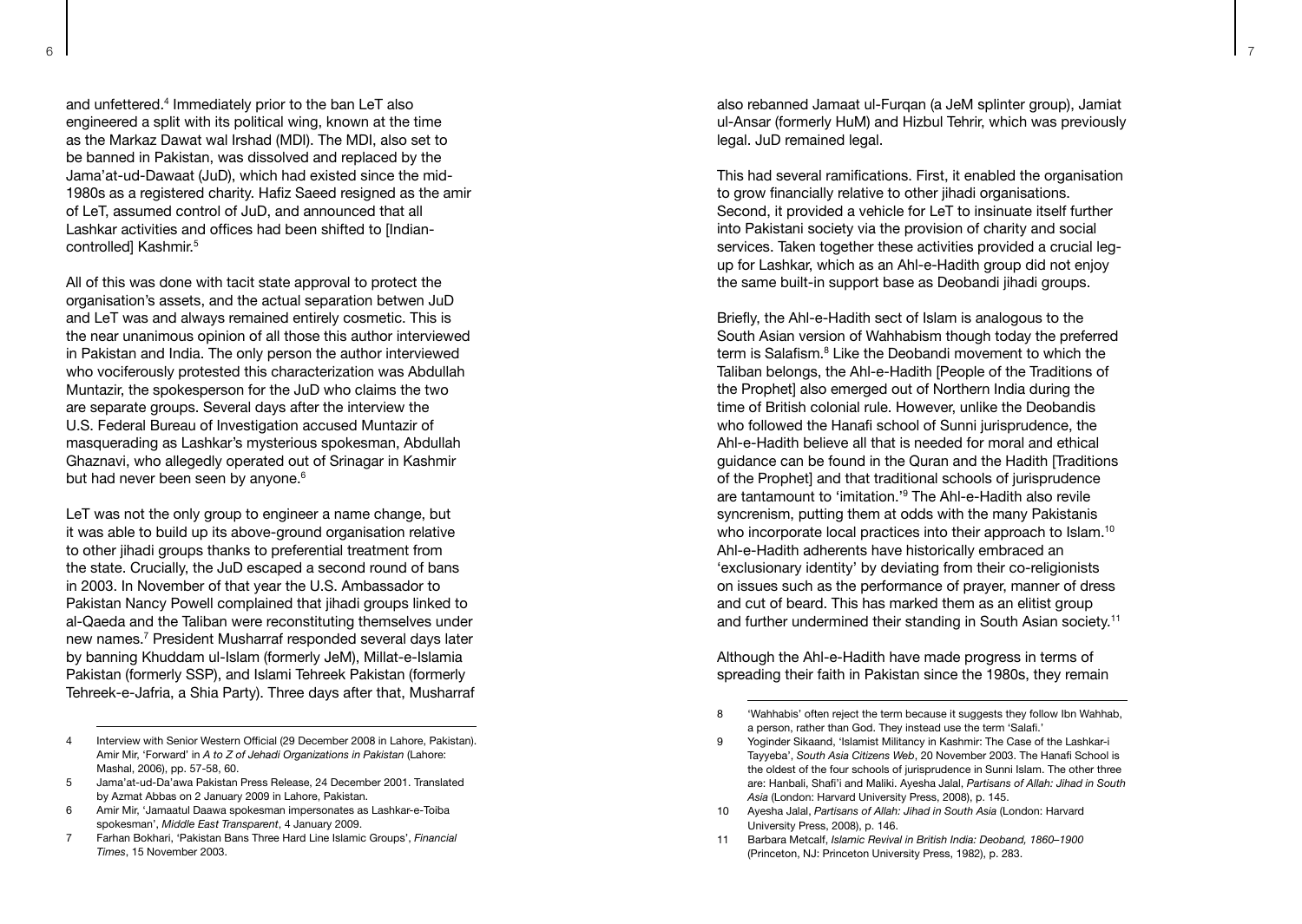a small minority. Thus, Lashkar did not enjoy the same initial infrastructure as the other major jihadi groups. During the 1990s Lashkar leveraged the significant amount of support it received from the Pakistani state to develop an infrastructure that reached far beyond the small Ahl-e-Hadith community in Pakistan. After the ban it took advantage of its position vis-àvis the other jihadi groups to consolidate and expand its place within Pakistani society.

This preferential treatment gave LeT further incentive to remain obedient to the state and gave the state leverage over LeT, which had an increasing amount to lose were it to fall out of the government's good graces. LeT remained more amenable to ISI control than any other jihadi outfit and was willing to wage a 'controlled jihad' in Kashmir, increasing or decreasing its levels of violence whenever asked to do so.12 By December 2002, iihadi infiltration across the Line of Control (LoC) into Indian Kashmir had largely returned to pre-9/11 levels following a brief decline of 40 per cent earlier in the year.<sup>13</sup>

Aside from its continued operations in Kashmir, LeT kept a low profile. It took a low-key approach, relative to other jihadi groups, in terms of making threats against the U.S. and sought to keep its fingerprints off any attacks targeting American nationals or interests. This enabled Lashkar to maintain its special relationship with the Pakistani state, which in turn left it largely intact in comparison to its increasingly fractured fellow jihadis. As the organisation grew more powerful and ordinary Pakistanis became more dependent on the social services, such as education and healthcare, that JuD provided this type of crackdown also became less likely.

#### *Bad Jihadi*

Below the surface LeT was very much a part of al-Qaeda's global jihad. Following the U.S. invasion of Afghanistan LeT operatives assisted in the exfiltration of al-Qaeda cadres from Afghanistan and in facilitating either safe haven in Pakistan

or safe through and out of Pakistan to safer havens.<sup>14</sup> LeT was by no means alone in this endeavour as other jihadi outfits provided similar assistance. However, it had – and continues to have – the best network in the country and so became a key facilitator in terms of enabling al-Qaeda operatives to move around Pakistan. This 'urban facilitation' involved provision of fake passports, safe houses, quards and fixers.<sup>15</sup> According to a report prepared by interrogators of foreign and Pakistani nationals arrested in Lahore and other parts of the Punjab in March 2002 and later obtained by the newspaper *Dawn*, this support was not ad hoc. The LeT organisation directed these operatives to provide assistance.16

Lashkar continued to provide safe houses to al-Qaeda operatives and affiliated individuals following this initial period of exfiltration, and a number of al-Qaeda operatives have been captured in LeT safe houses.17 According to Ahmed Rashid, most of the evidence regarding these arrests has been suppressed by the Pakistani government, and the Pakistani Army has exerted heavy pressure on the Pakistani media not to report on them.18 The most notable operative captured at an LeT safe house is Abu Zubayda. Recent reports suggest Zubayda was more of a 'jihadi fixer' than a long-standing member of al-Qaeda, though he worked directly with the group following 9/11.19 In March 2002 he was captured at a Lashkar safe house in Faisalabad.<sup>20</sup> Several LeT members were also captured during the raid.<sup>21</sup> The central Punjab city has long been an LeT stronghold and it appears that Zubayda chose the

- 15 Interview with Ahmed Rashid (29 December 2008 in Lahore, Pakistan).
- 16 Asif Shahzad, 'Outlawed groups help Al Qaeda suspects', *Dawn*, 20 April 2002.
- 17 Gary Schroen, *First In: An Insider's Account of How the CIA Spearheaded the War on Terror in Afghanistan* (New York: Ballantine, 2005), p. 361. Interview with Ahmed Rashid (29 December 2008 in Lahore, Pakistan).
- 18 Interview with Ahmed Rashid (29 December 2008 in Lahore, Pakistan).
- 19 Peter Finn and Joby Warrick, 'Detainee's Harsh Treatment Foiled No Plots', *Washington Post*, 29 March 2009.
- 20 U.S. Department of State, 'Country Reports on Terrorism 2007', Ch. 6.
- 21 'Capture of Bin Laden's Aide Boosts US Anti-Teror Fight', *Financial Times*, 3 April 2002.

<sup>12</sup> Amir Mir, 'Forward' in *A to Z of Jehadi Organizations in Pakistan* (Lahore: Mashal, 2006), p. 57-58, 60..

<sup>13</sup> Peter Chalk and Chris Fair, 'Lashkar-e-Tayyiba leads the Kashmiri insurgency', *Jane's Intelligence Review*, 1 December 2002).

<sup>14</sup> Interview with Ahmed Rashid (29 December 2008 in Lahore, Pakistan). Interview with Senior Western Official (29 December 2008 in Lahore, Pakistan). Asif Shahzad, 'Outlawed groups help Al Qaeda suspects', *Dawn*, 20 April 2002.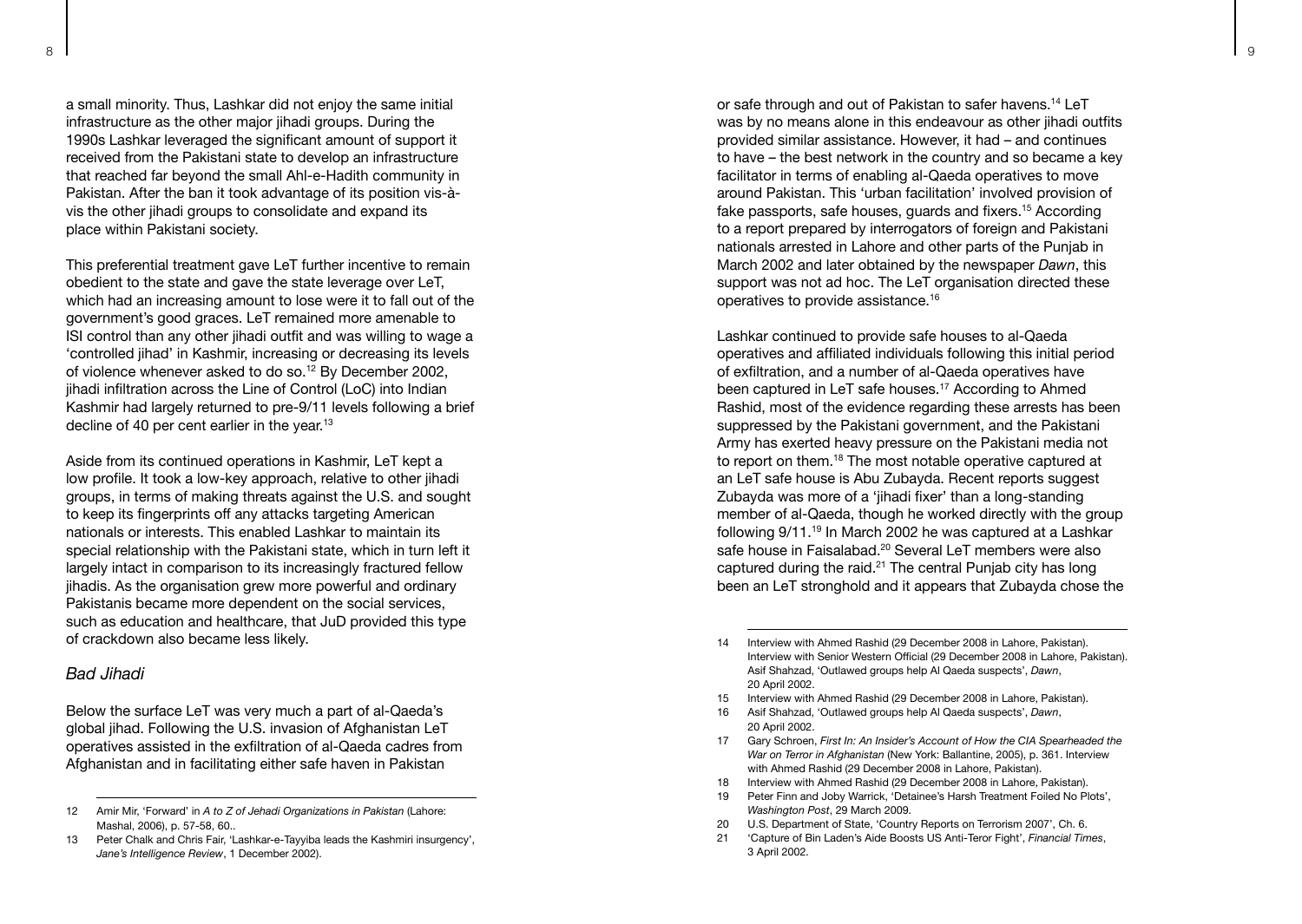city as the location in which to establish his new operational headquarters.<sup>22</sup>

As al-Qaeda operatives fled across the border, U.S. forces began dismantling the jihadi training camps in Afghanistan. Lashkar was the only major jihadi outfit to escape the Pakistani crackdown and with its camps more or less intact it was able to fill this void. From October 2001 through late 2003/early 2004, when the Taliban and al-Qaeda were able to reestablish themselves and reconstitute a safe haven in the tribal areas, Lashkar served as a major provider of military training for jihadi actors in the region.<sup>23</sup> Some of the author's interlocutors believe that Lashkar currently is working in concert with the Taliban and al-Qaeda Central to train people, either at Lashkar camps in Mansahra or elsewhere in the NWFP. Others believe that Lashkar remains estranged from the Taliban owing to the Deobandi-Ahl-e-Hadith divide and thus, while they may collaborate at times, Lashkar would not engage in a joint training program.

While the vast majority of trainees of the groups continue to be Pakistani, LeT also provided training to would-be jihadists from around the world. This includes Westerners, especially British citizens of Pakistani ancestry.24 An activist very close to LeT and intimately familiar with its activities said that 3-4 years ago he became familiar with a program for training people from the West.<sup>25</sup> Notable trainees include the members of the Virginia Jihad Network; Omar Khyam, who spearheaded the fertilizer bomb plot in the U.K.; and Willie Brigitte, a French convert to Islam arrested on charges of planning attacks in Australia. Dhiren Barot, who masterminded the failed gas-cylinder bombing plot in London and prepared blueprints for al-Qaeda of buildings in New York's financial district, also trained and

- 23 Interview with Senior Western Official (29 December 2008 in Lahore, Pakistan).
- 24 Interview with Zahid Hussain (16 December 2008 in Islamabad, Pakistan). Interview with Mariam Abou Zahab (7 December 2008 via phone).
- 25 Interview with JuD Activist (30 December 2008 in Lahore, Pakistan).

fought with Lashkar.26 According to transcripts of Brigitte's trial in France, foreigners were grouped separately and those he met included British and American citizens of Pakistani origin.27

That it was such a popular destination for foreigners in search of terrorist training owes partly to the fact that it was also well known and easy to find.28 Omar Khyam trained with LeT in January 2000. He testified that, upon landing in Islamabad, he simply told his taxi driver to 'take me to the office of the mujahideen'.29 For those looking to plan a bit more in advance, LeT's web site provided contact information until 2002 when the site was taken down  $30$ 

Additionally, because the group aims to reform and purify society, it rarely turns people away. The author's Pakistani and Western interlocutors agreed that LeT has a history of making its camps available to all those interested in attending. Traditionally, before recruits receive training in guerrilla warfare, known as Dura Khas or Special Training, they first go through a two- to three-week basic course (Dura Am) and three weeks of religious indoctrination in the Ahl-e-Hadith faith called the Dura Suffah. More specialised skills, such as bomb-making, come after a recruit has completed the Dura Khas and are only taught to a select few. It is not unusual for recruits who receive this initial training to wait for up to a year or more before they

- 27 Ben English, 'Revealed: Brigitte and the school of terror', *The Advertiser*, 18 October 2004.
- 28 Interview with Azmat Abbas (2 January 2009 in Lahore, Pakistan).
- 29 Peter Bergen, 'Al Qaeda-on-Thames: UK Plotters Connected', *Washingtonpost.com*, 30 April 2007.
- 30 Author in possession of hard copy.

<sup>22</sup> Zahid Hussain, *Frontline Pakistan: The Struggle With Militant Islam* (New York: I.B. Tauris, 2007), p. 127.

<sup>26</sup> Dhiren Barot wrote a book about his time fighting with a militant group in Kashmir that was almost certainly LeT. The book was entitled The Army of Medina, which is one of the aliases Lashkar has used. Taiba is also the old name of the holy city of Medina in Saudi Arabia. Lashkar-e-Taiba can be translated both as 'Army of the Pure' and 'Army of Medina'. See also: Susan Schmidt and Siobhan Gorman, 'Lashkar-e-Taiba Served as Gateway for Western Converts Turning to Jihad', *Wall Street Journal*, 4 December 2008. For details of the plots Barot was involved with, see: James Sturcke, 'Man gets life sentence for terror plot', *The Guardian*, 7 November 2006.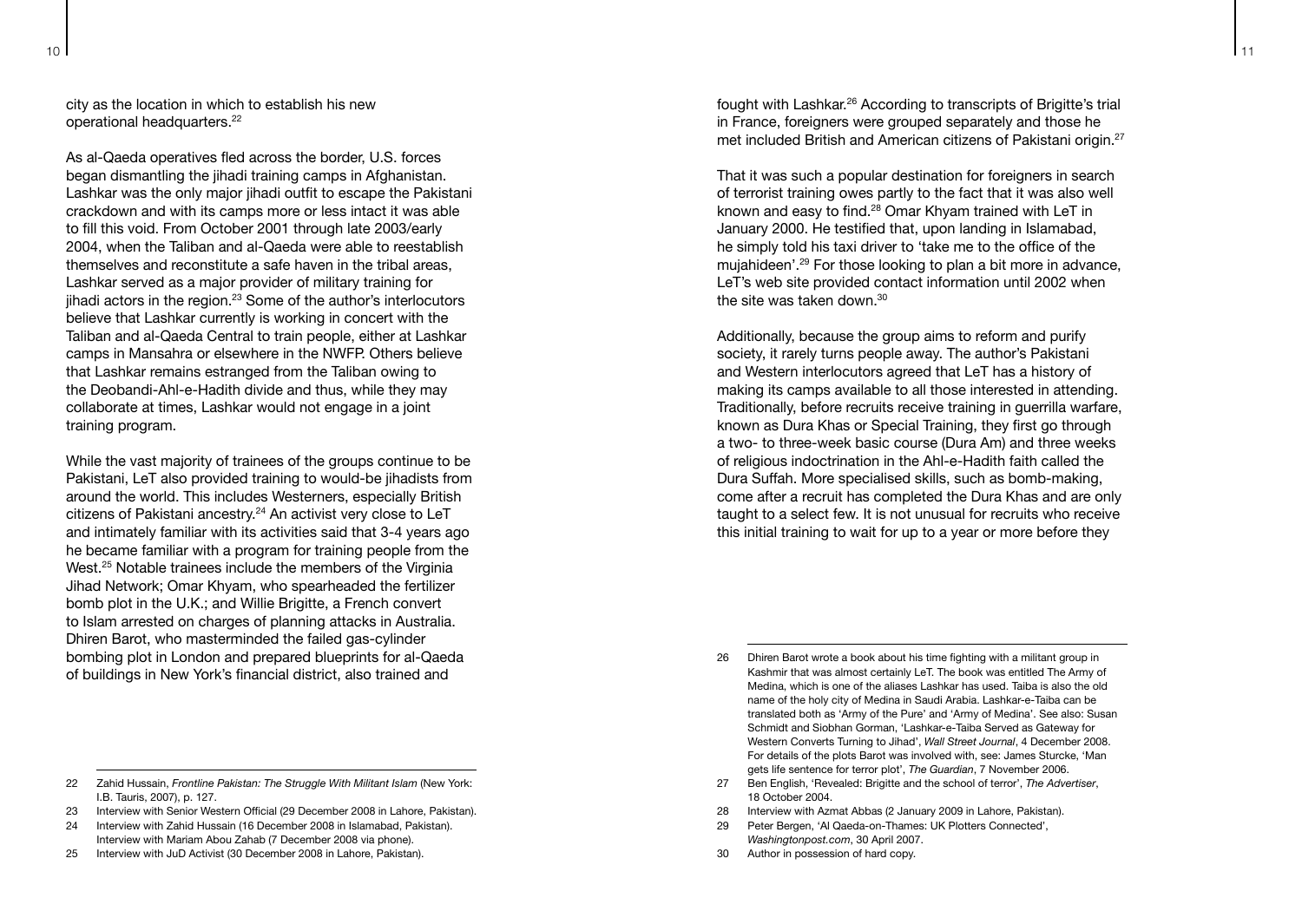graduate to military training. In the meantime, recruits work in fields such as fundraising or propaganda for the  $JUD$ .<sup>31</sup>

Thus, simply stating that a person 'trained with LeT' does not mean he automatically received training in guerrilla warfare or urban terrorism. However, because the purpose of the initial twenty-one days of religious indoctrination is to consolidate and expand Lashkar's Ahl-e-Hadith beliefs among Pakistanis, the group can be more lenient with foreigners. Moreover, LeT has a history of providing military training for money, which would have enabled committed jihadists to bypass the initial indoctrination 32

The group also acts as a gateway for Westerners seeking terrorist training, facilitating access to groups like al-Qaeda that are actively seeking so-called 'clean skins' in order to plan and perpetrate attacks in the West.33 This is particularly true in the case of British Pakistanis. Although the wars in Afghanistan and Iraq may have more resonance than the struggle in Kashmir for them, militants who have fought in Kashmir are their first port of call when seeking terrorist training or to fight in Afghanistan. Using what some have called the 'Kashmiri Escalator' British Pakistanis are able to use familial connections to find their ways to groups like LeT and JeM, and from there make their way to the Tribal Areas.

Because JuD was a legitimate entity and easy to find, it made the perfect way station on the road to al-Qaeda's facilities. The U.K. Security Services asserts that Shahzad Tanweer, one of the men responsible for the 2005 London tube bombings, spent several nights at LeT's sprawling compound in Muridke. Musharraf has also said Tanweer briefly visited a madrassa linked with LeT.<sup>34</sup> British officials believe Tanweer was 'shopping around' among militant groups, and it is possible LeT

- 32 Interview with Senior Western Official (29 December 2008 in Lahore, Pakistan).
- 33 Interview with Ahmed Rashid (29 December 2008 in Lahore, Pakistan).
- 34 James Kirkup, 'Pakistanis Ready to Extradite 7/7 Terror Link to UK', *The Scotsman*, 10 September 2005.

played matchmaker as well as serving as a temporary host.<sup>35</sup> Others, like Khyam and Barot, stayed longer and received training in the type of guerrilla warfare tactics necessary for fighting in Kashmir before graduating to al-Qaeda.

Lashkar played a more active role in preparing recruits for attacks against Australia. According to Jean-Louis Bruguiere, France's leading anti-terrorism judge, Frenchman Willie Brigitte wanted to fight against the U.S. in Afghanistan. Unable to get across the border from Pakistan, he turned up at a JuD/LeT mosque from which he was directed to Muridke. Brigitte was then sent to a camp near Faisalabad, where he was trained with up to 3000 other volunteers to use conventional arms and explosives.36 Brigitte claims he was then dispatched to Australia, after having recieved training from an explosives expert named Abu Salah.<sup>37</sup> Brigitte told investigators he was deployed to Australia to help a locally-based group to 'prepare a terrorist act of great size' and that his mission was to look after a Chechen explosives expert who was infiltrating the country.38 Potential targets for this terrorist act allegedly included the Lucas Heights nuclear reactor, the Australian Army's administrative compound at Victoria Barracks and the Perth headquarters of Australia's SAS regiment. French authorities believe that U.S. military bases, the Pine Gap intelligence base and nuclear installations may have been targeted.39 Brigitte claims he was acting on orders from LeT and following extradition to France he was sentenced to nine years in prison.40

This raises several questions about the nature of the LeT threat at the time. For a group that had so assiduously avoided

- 37 'The Kashmir connection', *Jane's Terrorism & Security Monitor*, 13 September 2006. Ian McPhedran, 'Australian Links to Al-Qaeda', *The Advertiser,* 14 February 2004. Ben English, 'Brigitte's links to world terror network', *The Advertiser*, 22 March 2004.
- 38 Ben English, 'Sydney Faces Bomb Attack 'Of Great Size' Exclusive: Terrorist Willie Brigitte Confesses', *The Daily Telegraph*, 22 March 2004.
- 39 Ben English, 'Brigitte's links to world terror network', *The Advertiser*, 22 March 2004.
- 40 Fiona Hudson, 'Brigitte found guilty', *The Daily Telegraph*, 16 March 2007.

<sup>31</sup> Interview with Amir Rana (16 & 18 December 2008 in Islamabad, Pakistan). Interview with former member of Lashkar-e-Taiba (1 January 2009 in Lahore, Pakistan). See also: Sumita Kumar, 'Pakistan's Jehadi Apparatus: Goals and Methods', *Strategic Analysis*, 24, no. 12 (March 2001). Zaigham Khan, 'Allah's Army', *The Herald*, January 1998.

<sup>35</sup> Ibid.

<sup>36</sup> Ben English, 'French link Australian plot to jihad militants', *The Advertiser*, 22 March 2004.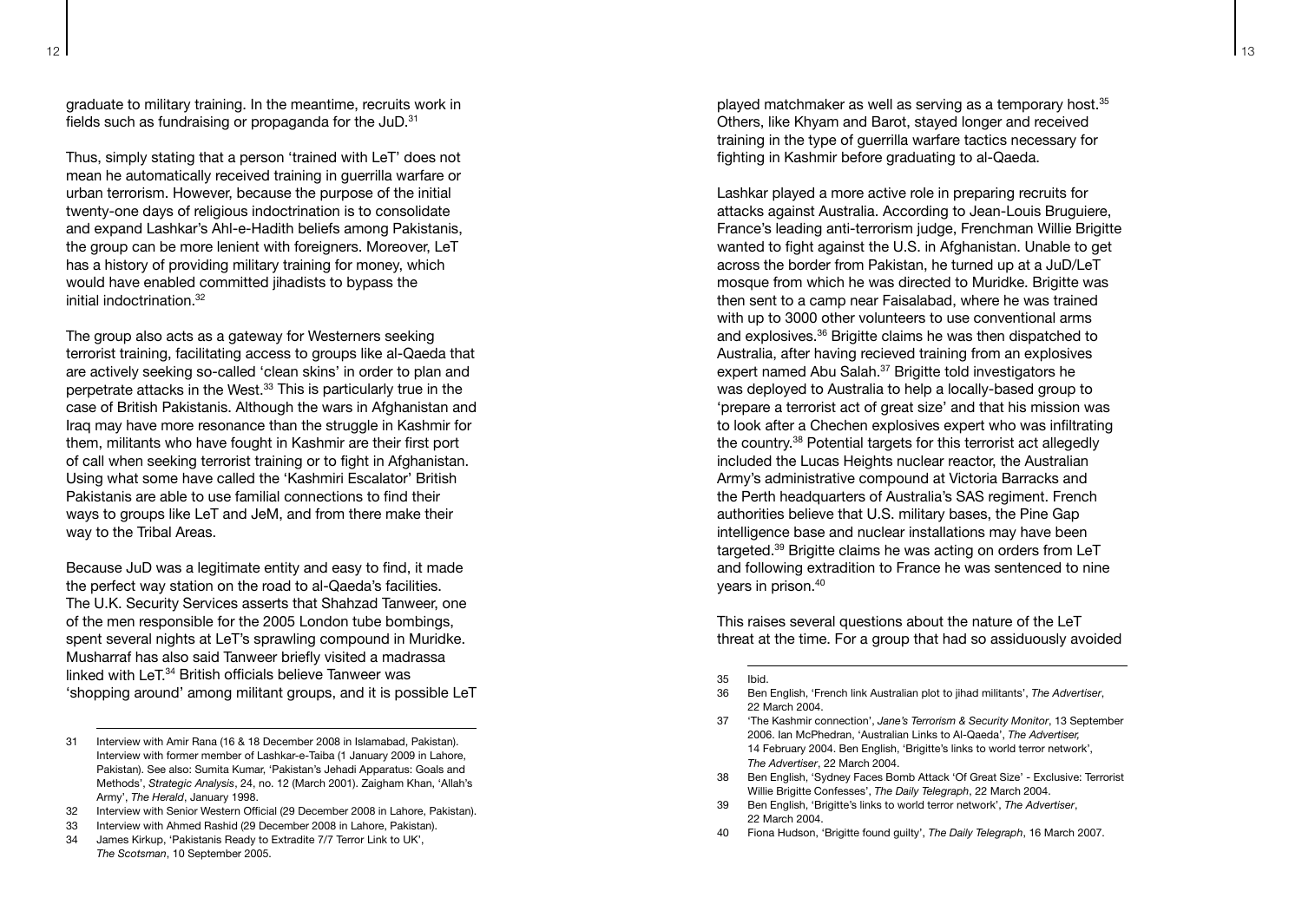14 **1 115** 

leaving fingerprints on any activities seen as directly threatening to the West, plotting major attacks in Australia seems out of character. It is possible that this was a rogue operation within LeT. However, this seems especially unlikely since Lashkar is considered by almost all experts to have remained cohesive and disciplined at the time. Another alternative is that LeT was merely providing the training without its leadership directing the actual planning. However, Brigitte's testimony suggests otherwise. A Pakistan-based Western official who has seen the evidence Australia is compiling, but has not yet released publicly, called that evidence 'pretty damning'. He suggested it left little doubt that LeT provided more than just training.<sup>41</sup> This does not mean that the top leadership initiated these plots, but it is unlikely such plotting could have moved forward without their knowledge and approval.

It also does not mean that LeT operatives planned the operation. LeT may have trained Brigitte with the initial intention of dispatching him to the Kashmiri theatre, and later decided to loan him out. While some reports have him traveling to Australia to plot attacks, others suggest he was deployed to act as support to locals who were already planning these strikes. The former suggests LeT was taking deliberate measures to widen the scope of its war, while the latter that LeT was continuing on its path of acting as a facilitator and trainer. If this was the case then the obvious question is to whom LeT was making Brigitte available. Either way, there is little doubt Lashkar was involved in a plot designed to kill many Westerners far outside of its normal Indian theatre of operations.

In the event that this was not an independent LeT operation then al-Qaeda was likely, though by no means definitely, the other entity involved. Given LeT's role as the de facto training option at the time, it is possible that some trainees were being funnelled toward al-Qaeda operations, though it is unclear whether this would have been an ad hoc or semi-formalised process. The more troubling issue is the degree of Pakistani Army or ISI knowledge and involvement. Brigitte stated in his testimony that Pakistani Army soldiers were a common presence at the camp, and most of this author's interlocutors

in Pakistan agreed that in the early part of the decade the Army and ISI maintained a healthy degree of oversight vis-à-vis LeT activities and training.42 This does not mean the Pakistani state was actively complicit in plots designed to kill Westerners, but it was tacitly allowing Lashkar to maintain operations that, at the least, facilitated and supported these plots.

Regardless of its role in these plots, LeT continued to devote the majority of its energies to the ongoing insurgency in Indian-controlled Kashmir and to extending that insurgency into mainland India via terrorist attacks. LeT's modus operandi has always been to deny any role in terrorist activity that kills civilians, and so it denied operations in India just as it did any participation in facilitating operations against the West. Such denials fell on deaf ears in India, where most experts assert that LeT was working hand-in-hand with the ISI to equip, train, and direct the operatives involved. Also difficult to deny was the participation of some Lashkar cadres in the Iraq war.

Following the U.S. invasion of Iraq, LeT used its web site to call for sending fighters to Iraq, posting a statement that read, 'The Americans are dishonoring our mothers and sisters. Therefore, jihad against America has now become mandatory'.<sup>43</sup> Hafiz Saeed made a similar call during a gathering at the Jamia al-Qudsia mosque in Lahore, an LeT stronghold, saying, 'We should send mujahideen from Pakistan to help- the mujahideen fighting the forces of evil in Iraq'.<sup>44</sup> These statements were more than mere propaganda. LeT is alleged to have played a central role in recruiting jihadis to fight in Iraq, a charge that even the ISI does not entirely discount according to interviews conducted with Pakistani intelligence by Peter Chalk of the RAND Corporation in January 2005. However, Chalk reports that many interviewees believe this recruitment was ad hoc rather than directed by the group's central leadership.<sup>45</sup>

- 44 E. Blanche, 'Lashkar-e-Taiba spreads its tentacles', *Jane's Terrorism & Security Monitor,* 1 September 2004.
- 45 Angel Rabasa, et al., *Beyond al-Qaeda Part 1: The Global Jihadist Movement* (Arlington, VA: RAND Corporation, 2006), p. 88 and fn. 26.

<sup>41</sup> Interview with Senior Western Official (29 December 2008 in Lahore, Pakistan).

<sup>42</sup> Ben English, 'Revealed: Brigitte and the school of terror', *The Advertiser*, 18 October 2004.

<sup>43</sup> Daniel Benjamin and Gabriel Weimann, 'What the Terrorists Have in Mind', *New York Times*, 27 October 2004.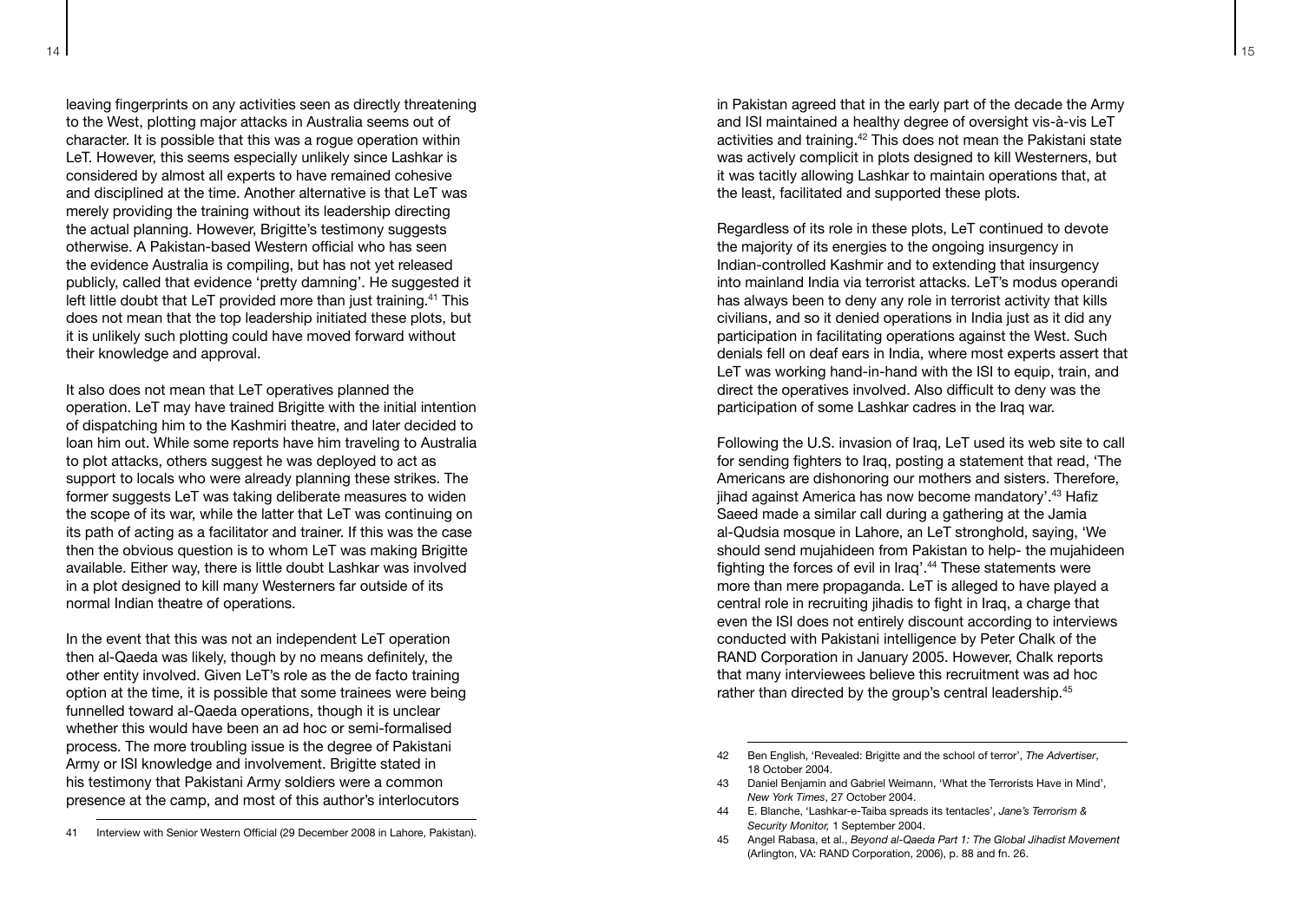In the spring of 2004 British forces in Basra, Iraq's southern capital, arrested several LeT cadres who were traced to the organisation via phone numbers stored in their phones.<sup>46</sup> One of them was Dilshad Ahmad, alias Abdul Rehman al-Dakhil, an LeT operational commander who from 1997-2001 was in charge of the forward camps from which cadres were launched across the Line of Control into Kashmir. Ahmad was a close associate of Zaki-ur-Rahman Lakhvi, the secondin-command in the Lashkar military hierarchy, and as early as 1998 had publicly advocated extending the group's jihad beyond Kashmir.47 The presence of a former senior commander so close to Lakhvi, and the group's reputation for disciplined decision-making, argue against the idea that these were renegade cadres.48 However, LeT was experiencing an internal feud between Saeed and Lakhvi at this time and it is possible that this decision was made by a faction within the organisation rather than taken unanimously. The U.S. government has claimed that Lakhvi directed one LeT operative – possibly Ahmad – to travel to Iraq in 2003 to assess the situation and followed up by dispatching additional operatives and funds to attack U.S. forces in Iraq in 2004.49 It is unlikely the Pakistani government was complicit in this operation, and once the presence of LeT cadres in Iraq was brought to Musharraf's attention the government reportedly came down hard on LeT.<sup>50</sup>

#### **The Gloves Come Off**

2005 was a difficult year for Lashkar, for many reasons beyond the government's displeasure over the Iraq imbroglio. On 2 May 2005 LeT was banned by the United Nations under

- 46 The means through which these LeT cadres were traced was explained to Declan Walsh, *The Guardian's* foreign correspondent in Pakistan, by senior Western officials. Interview with Declan Walsh (13 December 2008 in Islamabad, Pakistan).
- 47 E. Blanche, 'Lashkar-e-Taiba spreads its tentacles', *Jane's Terrorism & Security Monitor*, 1 September 2004. Praveen Swami, 'The Long Arm of Lashkar', *Frontline,* 21, no. 9 (7 May 2004).
- 48 Interview with Ahmed Rashid (29 December 2008 in Lahore, Pakistan).
- 49 U.S. Department of the Treasury, *HP-996: Treasury Targets LET Leadership*, 27 May 2008.
- 50 Interview with Declan Walsh (13 December 2008 in Islamabad, Pakistan).

Resoluton 1267 for its links with al-Qaeda.51 Most troubling for the organisation was that in June 2005, finally succumbing to American pressure, Musharraf clamped down on cross-Line-of-Control infiltrations into Indian-controlled Kashmir.<sup>52</sup> Although these infiltration attempts have continued, their frequency has greatly decreased since that time.53 This left the majority of LeT's cadres now sitting idle. Many of them would soon perish in the massive earthquake that struck Pakistan-administered Kashmir and the Northwest Frontier Province in October 2005.

Because of their familiarity with the terrain, surviving LeT cadres were able to work at the front lines with their aboveground colleagues to provide much-needed relief support. Of course, since this was in Pakistani territory where LeT was ostensibly banned, all of this was done under the JuD umbrella. JuD reaped a financial windfall in the form of charitable donations and cemented its reputation as a social welfare organisation through its provision of aid.<sup>54</sup> Those donations along with its increasingly high and positive profile within Pakistani society helped it to become more independent from the Pakistani state.<sup>55</sup> Although it would continue to work with the Pakistani Army to conduct low-level infiltration across the Line of Control and to carry out terrorist attacks against the Indian mainland, which increased post-2005, LeT also began to focus its attention on actively engaging in hostilities against the West.

#### *The Direct Approach*

By 2005 both the Taliban and al-Qaeda had reconstituted themselves in Pakistan's tribal areas and were operating with less constraints. According to Zahid Hussain, after

- 52 Interview with former high-ranking Army and ISI Official (20 December 2008 in Islamabad, Pakistan).
- 53 Interview with Suba Chandran (5 January 2009 in Delhi, India).
- 54 Zahid Hussain, *Frontline Pakistan: The Struggle With Militant Islam* (New York: I.B. Tauris, 2007), p. 188. Amir Mir, 'Forward' in *A to Z of Jehadi Organizations in Pakistan* (Lahore: Mashal, 2006), p. 62.
- 55 Interview with Senior Western Official (29 December 2008 in Lahore, Pakistan).

<sup>51</sup> United Nations, 'The Consolidated List established and maintained by the 1267 Committee with respect to Al-Qaida, Usama bin Laden, and the Taliban and other individuals, groups, undertakings and entities associated with them', http://www.un.org/sc/committees/1267/consolidatedlist.htm (accessed 17 March 2009).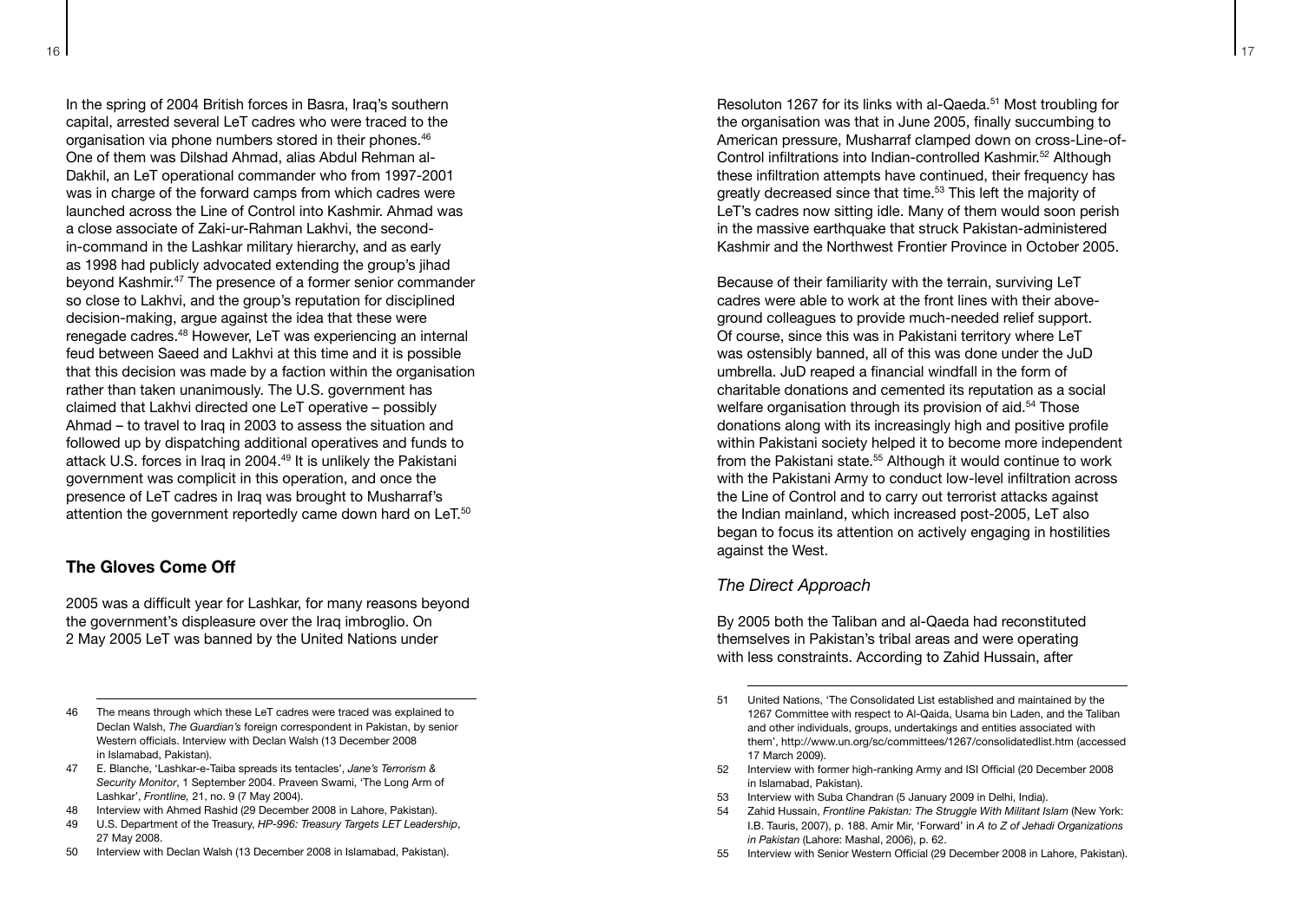18 19

the earthquake there was a sense within the entire jihadi community that the tide was shifting. Jihadis were beginning to feel reasonably secure that neither the U.S. and the West nor their Pakistani allies were in a position to shut down the jihadi organisations.56 The new-found freedom of operation for other jihadi groups meant that LeT's cachet as a major provider of training and logistical support waned. This coincided with anti-American sentiment reaching its highest levels yet in Pakistan, creating an atmosphere in which the Afghan jihad took on greater relevance just as Musharraf was finally clamping down on cross-Line-of-Control infiltration into Kashmir during the summer of 2005.<sup>57</sup> It is not surprising that Lashkar was looking for a way to get into the Afghan action, and by this time some of its cadres were already wandering off from Kashmir to join the insurgency against the U.S. and its allies.<sup>58</sup>

LeT has historical ties to Kunar Province, an Ahl-e-Hadith stronghold, and has maintained contacts there since the jihad against the Soviets.59 In particular LeT preserved its relationship with the Jami`at al-Da`wa al-Qur'an wa'l-Sunna, which had supported Hafiz Saeed and Lakhvi during the first Afghan jihad.<sup>60</sup> The Salafis in Kunar were theocratically antithetical to the Deobandi Taliban. Haji Rohullah, the primary Salafi leader in Kunar, moved to Pakistan to avoid the Taliban and stayed there in exile until the Taliban regime was toppled in 2001 by Operation Enduring Freedom.61 Following the destruction of the Taliban government, the Jami`at al-Da`wa al-Qur'an wa'l-Sunna led by Haji Rohullah emerged from a scrum of competing factions as the most functional political entity in Kunar. It was aligned against the Taliban and Haji Rohullah helped facilitate Hamid Karzai's election as president of Afghanistan. However, he was later arrested by Coalition Forces and sent to Guantanamo Bay.62

- 56 Interview with Zahid Hussain (16 December 2008 in Islamabad, Pakistan).
- 57 Interview with Senior Western Official (29 December 2008 in Lahore, Pakistan).
- 58 Interview with Ahmed Rashid (29 December 2008 in Lahore, Pakistan).
- 59 Interview with Mariam Abou Zahab (7 December 2008 via phone). See also: Daan Van Der Schriek, 'Nuristan: Insurgent Hideout in Afghanistan', *Jamestown Terrorism Monitor*, 3, no. 10 (19 May 2005).
- 60 Interview with Amir Rana (16 & 18 December 2008 in Islamabad, Pakistan).
- 61 Brian Glyn Williams, 'Afghanistan's Heart of Darkness: Fighting the Taliban in Kunar Province', *CTC Sentinal*, 1, no. 12 (November 2008).
- 62 Interview with Michael Semple (23 December 2008 in Islamabad, Pakistan).

LeT's Salafi allies in Afghanistan thus had reason to oppose both the Coalition Forces and the Taliban from 2002 onwards. They were also in some disarray following Haji Rohullah's arrest. The result is that in the early part of the decade there was not much of an insurgency in Kunar Province, the one area in which LeT would have had the most reason to participate and the easiest time doing so. According to Michael Semple, the former EU Deputy Head of Mission to Afghanistan and an expert on that country, the Americans were 'chasing ghosts because there was no one to fight, or who would fight openly'. This began to change in 2003 when some actors in the Bajaur Agency in Pakistan began executing a series of raids on positions close to the border and linked up with Afghan fighters in the Korengal Valley in Kunar Province. This brought a greater American presence. The U.S. established a Forward Operating Base in Korengal, but were unable to clear out resistance there. By 2005 the Korengal Valley was a contested/liberated area, meaning it is a place where insurgents are guaranteed a fight if they want it.<sup>63</sup>

In 2006 LeT emerged among the group of actors looking for a fight in Kunar. They were only one of a number of actors operating in the region at the time, the others being Arab elements, Ahl-e-Hadith [or Salafi] Afghans including Jami`at al-Da`wa al-Qur'an wa'l-Sunna, the Afghan Taliban, and Kashmir Khan's Hezb-i-Islami. Rather than redeploying existing cadres, Lashkar appears to have opened its campaign in Afghanistan by recruiting fighters from mosques and madrassas in Peshawar.<sup>64</sup> This assessment is supported by reports that LeT began recruiting at mosques in the Jalozai refugee camp in Peshawar in 2006. Refugees were told they would be given training and their expenses would be paid if they joined the jihad against the government of Afghanistan.<sup>65</sup> According to Kathy Gannon, who spoke with the relatives of those recruited,

<sup>63</sup> Ibid.<br>64 Ibid.

<sup>64</sup> Ibid.

<sup>65</sup> 'Pakistani party incites Afghan refugees against government', *Afghan State TV,* (in Dari) from BBC Monitoring, 5 October 2006. 'Press selection list of Afghan newspapers 7 Oct 06', *The Kabul Times*, from BBC Monitoring, 7 October 2006. 'Pakistan needs to do more to prevent terrorism', *Afghan State-Run Hewad*, (in Pashto) from BBC Monitoring, 17 October 2006.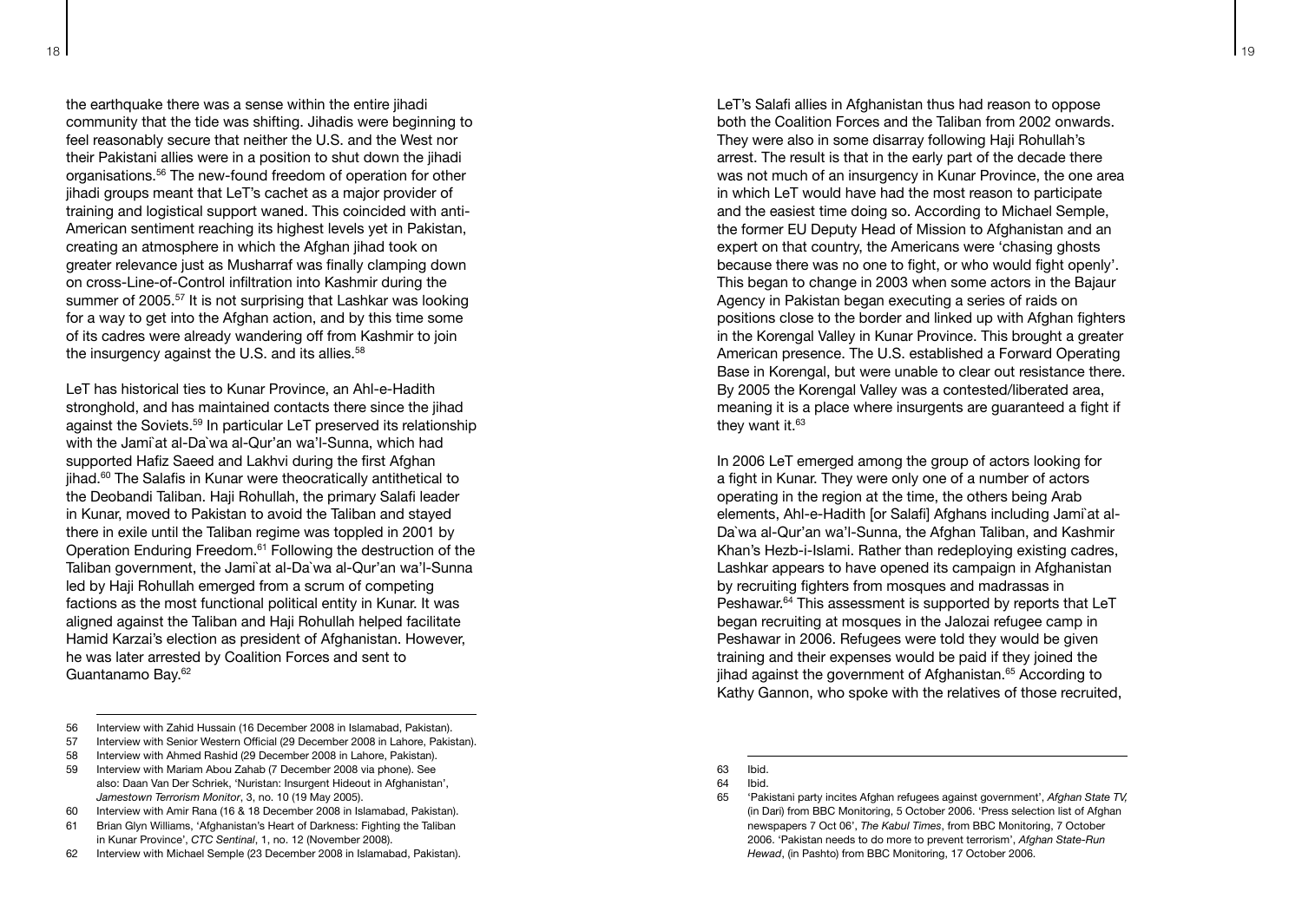other refugees were sent by LeT to train in al-Qaeda camps in Waziristan.<sup>66</sup>

By 2008, Lashkar was fighting in Kunar Province though it is unclear whether they were operating under their own command structure or that of local Afghan Salafis. US defence officials and officers with the NATO-led International Security Assistance Force (ISAF) in Afghanistan have confirmed that Lashkar is operating in the area. According to one ISAF official, although the group has not exhibited a great amount of influence, its fighters are 'a cut above what we normally see'. The official added that Lashkar was most likely assisting in training, but when there is 'a particularly well-organised attack, they are our default position as they are top-notch fighters'.<sup>67</sup> Lashkar is widely believed to have been one of several groups involved in the attack on Combat Outpost (COP) Wanat in Dara-i-Pech on 13 July 2008.<sup>68</sup>

#### *The Indirect Approach*

In terms of directly targeting the West, Lashkar is suspected of providing some of the funding for the thwarted 2006 transatlantic aircraft plot to detonate liquid explosives aboard airliners travelling from the UK to the US and Canada. The group is suspected by British and Pakistani investigators of funnelling money raised in British mosques for earthquake relief in Pakistan to the plotters.<sup>69</sup> JuD was at the forefront of the effort to provide relief after the earthquake that devastated parts of Kashmir and the NWFP in Pakistan in 2005. The group raised enormous sums of money, so much so that a number of the author's interlocutors believe it was this event that allowed Lashkar to become financially independent. According to one former Pakistani official close to the intelligence officials investigating the plot, JuD provided money for the plane tickets

- 66 Interview with Kathy Gannon (19 December 2008 in Islamabad, Pakistan).
- 67 'Cross-border hardcore', *Jane's Terrorism and Security Monitor*, 5 September 2008
- 68 'Surge of the insurgents', *Jane's Terrorism and Security Monitor*, 5 September 2008. Carlotta Gall and Eric Schmitt, 'Insurgents breached base in deadly Afghan attack', *International Herald Tribune*, 16 July 2008. Daveed Gartenstein-Ross and Bill Roggio, 'A Dangerous Neighbor: How Pakistan's Deterioration Harms Afghanistan', *The Weekly Standard*, 6 August 2008.
- 69 Dexter Filkins and Souad Mekhennet, 'Pakistani Charity Under Scrutiny In Financing of Airline Bomb Plot', *New York Times*, 13 August 2006.

used to conduct a practice run as well as for the attacks themselves. That money was suspected of coming from the group's network in Britain rather than from Pakistan, raising questions about whether this was a sanctioned operation or freelancing.70 Notably, Lashkar's operations in the UK have historically focused mainly on fundraising, though the group has also recruited some British Pakistanis to participate in its training program and to fight in Kashmir.

LeT's main focus remained India and the group stepped up its terrorist campaign against the Indian mainland from 2005 onwards. The majority of these attacks were done in concert with locally-based actors. In some instances it was Lashkar operatives executing attacks with the logistical assistance of locals, while in others LeT would provide logistical and financial support to homegrown or pre-positioned actors. Lashkar had also provided training to many of these local actors. All of this has made it difficult to determine conclusively the extent of LeT involvement in many of the recent terrorist attacks against the Indian mainland.71

LeT's modus operandi is to take credit for attacks against Indian government or security forces, which it has often done even when these operations have taken place on the Indian mainlaind. However, it denies terrorist attacks deliberately targeting civilians. Despite these denials, a host of evidence exists pointing to Lashkar's operations against civilian Indian targets on the mainland. In recent years those operations have moved south toward Mumbai and Bangalore, increasingly aimed at soft targets in the business and tourism sectors.

In 2006 the Israeli Foreign Ministry posted a travel advisory warning of the threat of terror attacks in the Goa region where multitudes of visitors, including Israelis, often holiday during Christmas and the Gregorian New Year. It recommended that Israeli citizens stay away from sites popular with Westerners and Israelis during the holiday season.<sup>72</sup> One year later,

- 71 Interview with Suba Chandran (5 January 2009 in Delhi, India). Interview with Praveen Swami (8 January 2009 in Delhi, India).
- 72 Associated Press, 'Israel warns against al-Qaida attack in Indian tourist center', *Israel Insider*, 14 December 2006.

<sup>70</sup> Ibid. 'UK police probe terror money trail: Investigators believe alleged plot tied to Asian quake relief', *CNN.com*, 16 August 2006.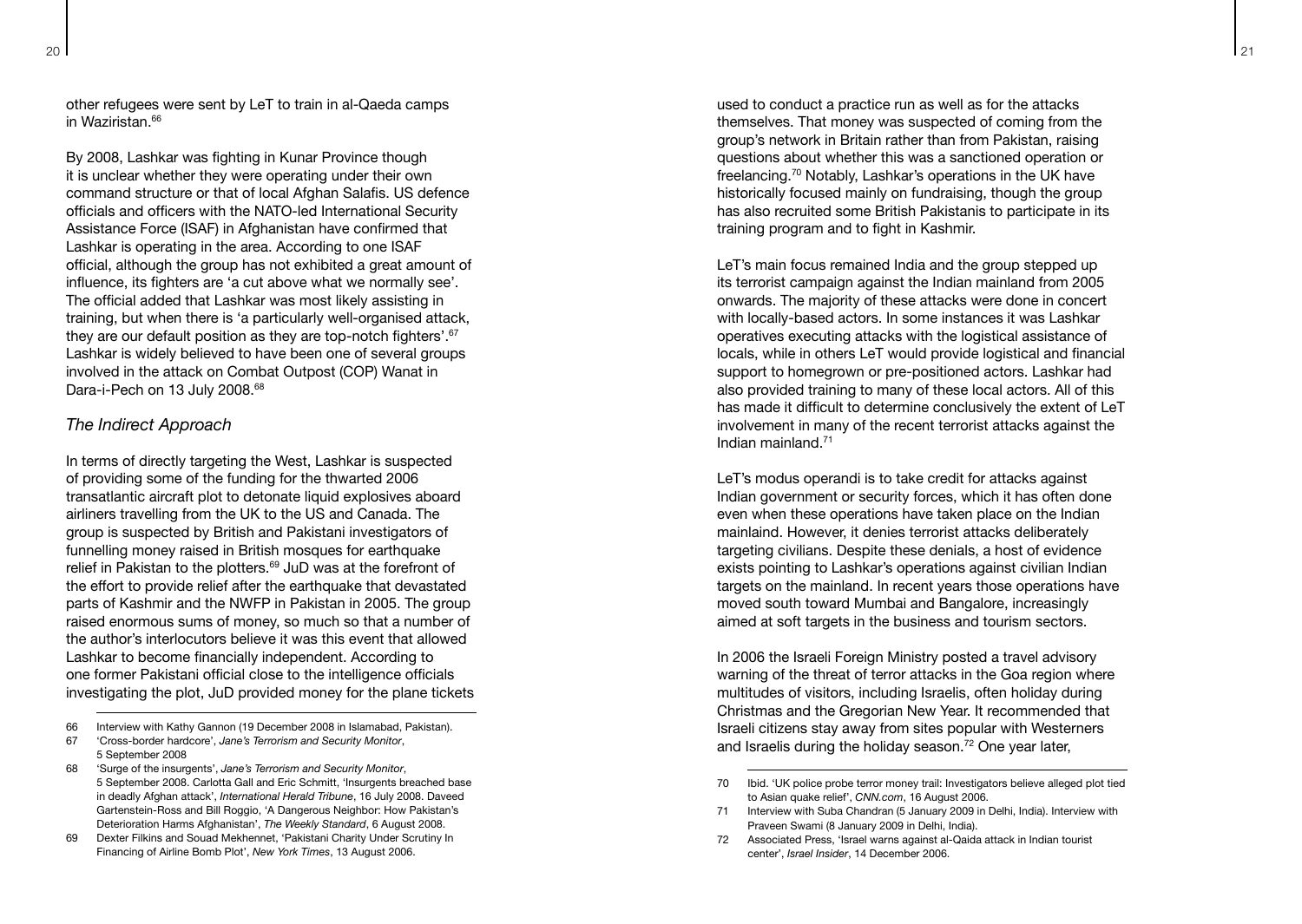Riyazuddin Nasir, alias Mohammed Ghouse, was arrested while planning to set off a series of blasts on Goa's crowded beaches during the Christmas-New Year period in December 2007. The aim was to target American and Israeli tourists.<sup>73</sup>

Nasir, a native of Hyderabad, had undergone LeT training and was also suspected of cross-training with a Pakistan-based HuJI cell.74 Despite the fact that LeT and HuJI do not work together in Pakistan, where their sectarian and ideological differences keep them apart, such collaboration is not unusual when operating in India.75 Further, HuJI's Bangladesh operations (HuJI-B) provide another safe haven for training and preparation as well as a point of infiltration into India. As cross-Line-of-Control infiltration has become more difficult, HuJI-B's stock has risen. Indeed, by the latter part of this decade some Indian experts considered HuJI-B to be at least as large a threat to the Indian mainland as Lashkar.76 But the Mumbai attacks of November 2008 reordered the threat matrix once again.

According to a U.S. counterterrorism official, the U.S. warned India about a possible maritime insertion and attack against Mumbai at least a month before the Mumbai attacks. Indian security forces confirmed they were warned twice by the United States and subsequently tightened security measures, but these were eventually reduced.<sup>77</sup> It was also an open secret that Lashkar was practicing amphibious operations on a lake near its headquarters in Muridke, outside Lahore.<sup>78</sup> Indeed, 2007 witnessed several incidents of attempted maritime insertion by LeT. The first came in March 2007 when Indian intelligence reported that Lashkar-e-Taiba and Jaish-e-

- 73 Pranab Dhal Samanta, 'Taliban's Mullah Omar our new inspiration, not Osama: jailed SIMI chief', *The Sunday Express*, 13 April 2008. Josy Joseph, 'Mumbai, Goa's beaches, Gujarat were terror targets', *Daily News & Analysis of India*, 4 February 2008.
- 74 K. Srinivas Redd, 'Islamist Terrorists Planned Blasts in Goa', The Hindu, 2 February 2008.
- 75 Interview with Amir Rana (16 & 18 December 2008 in Islamabad, Pakistan). Interview with Suba Chandran (5 January 2009 in Delhi, India). Interview with Praveen Swami (8 January 2009 in Delhi, India).
- 76 Interview with Wilson John (11 December 2008 in Delhi, India).
- 77 'Source: U.S. warned India about possible Mumbai attack', *CNN.com*, 1 December 2008.
- 78 Steve Coll, 'Lashkar-e-Taiba', *The New Yorker's Think Tank*, 1 December 2008.

Mohammed were planning to bring in weapons via the sea.<sup>79</sup> The second occurred during the summer of 2007 when three alleged Lashkar members confessed to entering India via the Mumbai coast after bribing coast guard officials.<sup>80</sup>

#### **Storming the World Stage**

Given the existing evidence, Lashkar's November 2008 attacks in Mumbai should not have been totally unexpected. They occured amidst an intersection of trends: a focus on soft targets including tourism infrastructure, an increasing willingness to target Westerners in order to damage the Indian economy and internationalise the Kashmir issue, and repeated attempts to infiltrate Mumbai – the economic and cosmopolitan heart of India. This said, the attacks were a game-changer for Lashkar and marked its emergence on the global jihadi stage. Space does not permit a full accounting of all that transpired in the lead-up to the attacks or in the tortuous investigative and judicial processes since. The objective here is to do the following: assess what the objectives and execution of the attack tell us about Lashkar, consider the possibility of ISI involvement, analyse the Pakistani government's response, and discuss how Lashkar may be reacting.

The attacks had multiple objectives, which speaks to Lashkar's sophisticated strategic culture and complicated position as a presumed al-Qaeda affiliate *and* Pakistan Army proxy. The primary objective almost certainly was to increase tension between India and Pakistan, with the hoped-for result likely being war between the two countries. War may have been a best-case scenario for Lashkar, but the group probably counted on at least halting the Indian-Pakistani peace process. Peace between the two countries is not only antithetical to Lashkar's ideology, it would also make the group irrelevant to the state. Intertwined with this objective may have been the intention to strengthen hardliners in the Pakistani government, and possibly in India as well. In this regard, the attacks might also have been a shot across Pakistani President Asif Ali Zardari's bow. He had softened Pakistan's official stance, stating Pakistan

<sup>79</sup> 'Terror from the Deep Blue', *Hindustan Times*, 17 March 2007.

<sup>80</sup> 'ONGC acts to combat rig threat', *Lloyd's List*, 16 July 2007.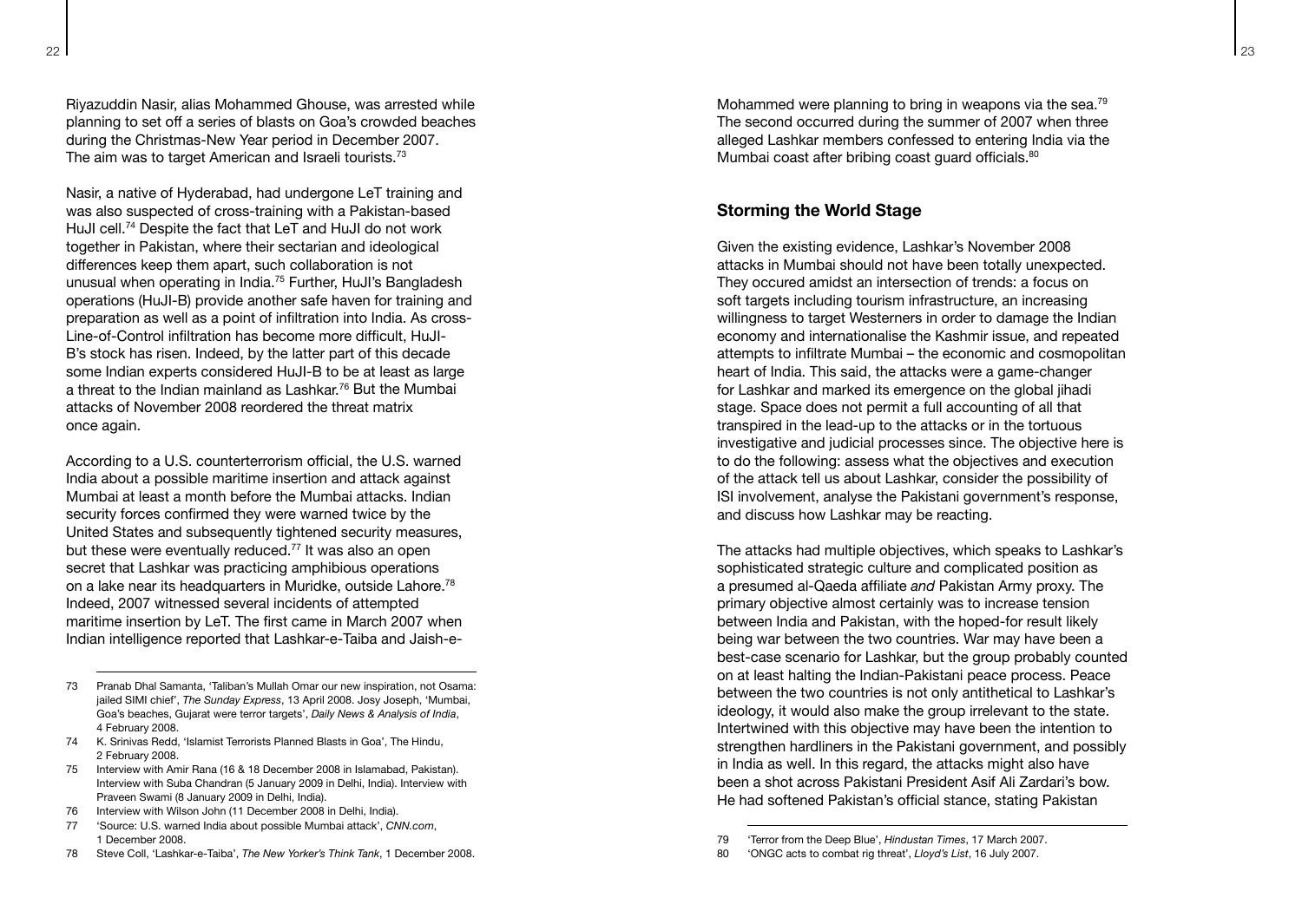was not the enemy of India and declaring a 'no first use' policy with Pakistan's nuclear weapons.<sup>81</sup> Both statements angered hardliners in the government, the Army and ISI as well as

infuriating LeT and other jihadis. Yet given the amount of time needed to plan the attacks it is unlikely Zardari's recent actions triggered them.

The global jihadi texture of the attacks also signals a move into al-Qaeda's orbit, but even this is not entirely clear cut. Jews from America and Israel were clearly targeted at Nariman House, but the targeting of Westerners at the Taj and Oberoi hotels is more opaque. Some reports suggest that Westerners were specifically singled out. Others that the attackers did not discriminate in their violence. Thus, it is unclear whether the attackers were looking to kill Westerners in particular or only to target a location frequented by Westerners. Even if Lashkar's operatives were not actively singling out Westerners for execution, targeting the Taj and Oberoi still signifies an evolution from the past when the group eschewed targets commonly frequented by Westerners. Again, this choice appears to have been the result of multiple secondary objectives.

Lashkar's choice of Nariman House and the Taj and Oberoi Hotels suggest one of the secondary objectives of the attacks was to increase group's stature in the jihadi community by killing Jews and Westerners. Its relevance had waned in recent years and these attacks launched it into the top tier of jihadi threats. This is also in keeping with its return to Afghanistan, where it is actively seeking to engage Western forces.

These attacks also served another purpose: to make the Kashmiri conflict part of the global jihad. Lashkar has long sought to internationalise Kashmir, and with these attacks it made good on its promise to do so. This suggests that targeting Westerners was a means for Lashkar to 'have its cake and eat it too', i.e., to advance its primary objectives vis-àvis Kashmir and India by undertaking actions that would also fulfil a secondary objective of enhancing its position within the jihadi community. In this context, killing Westerners is a means of hurting India economically by threatening business and

tourism interests, drawing attention to the Kashmir cause and burnishing its jihadi credentials all at once. Again, this speaks to a sophisticated strategic approach that integrates longstanding objectives with recent moves to step-up its activities and profile within the global jihad.

The ensuing Indian-Pakistani response, whereby each of the countries moved troops to the border, has raised the question of whether another one of the secondary objectives was to relieve pressure along Pakistan's other border with Afghanistan. If so, a natural follow-up must be, to relieve pressure on whom? If this was an objective, the goal could either have been to create space for the insurgents or an excuse to pull back for the Army. Given Lashkar's sophisticated strategic culture and history of holding multiple alliances, the goal may also have been to create space for the insurgents *and* an excuse to pull back for the Army.

Most of the author's interlocutors believe the umbilical cord between LeT and the Pakistani security services is pretty tenuous, but that it is likely still closer to the ISI than to al-Qaeda. However, as evidenced by its engagement in Afghanistan and targeting of Westerners, Lashkar has more overtly embraced al-Qaeda's agenda in the last two years. This appears to be more a function of al-Qaeda's influence on the direction of the jihadi movement than on LeT specifically. The author's interlocutors uniformly agreed that Lashkar continues to see itself as its own organisation rather than an al-Qaeda affiliate. Its leadership has met bin Laden and been involved in a number of al-Qaeda meetings and strategy sessions over the years, according to one Pakistani-based Western official with deep knowledge of both groups, so the relationship is not new.82 Moreover, LeT has always been ideologically anti-Western. The difference is that it is now acting on those inclinations. The increased difficulty since 2005 in waging jihad in Kashmir coupled with the fact that al-Qaeda succeeded in reorienting money and interest toward battling the West caused Lashkar to reorient as well. It still prioritises the jihad against India, but its mission during the past two years is broadening to account for this shift. It is thus increasingly intersecting with

<sup>24</sup> 25

<sup>81</sup> 'Pakistan is not an enemy of India: Zardari', *Thaindian*, 17 December 2008.

<sup>82</sup> Interview with Senior Western Official (29 December 2008 in Lahore, Pakistan).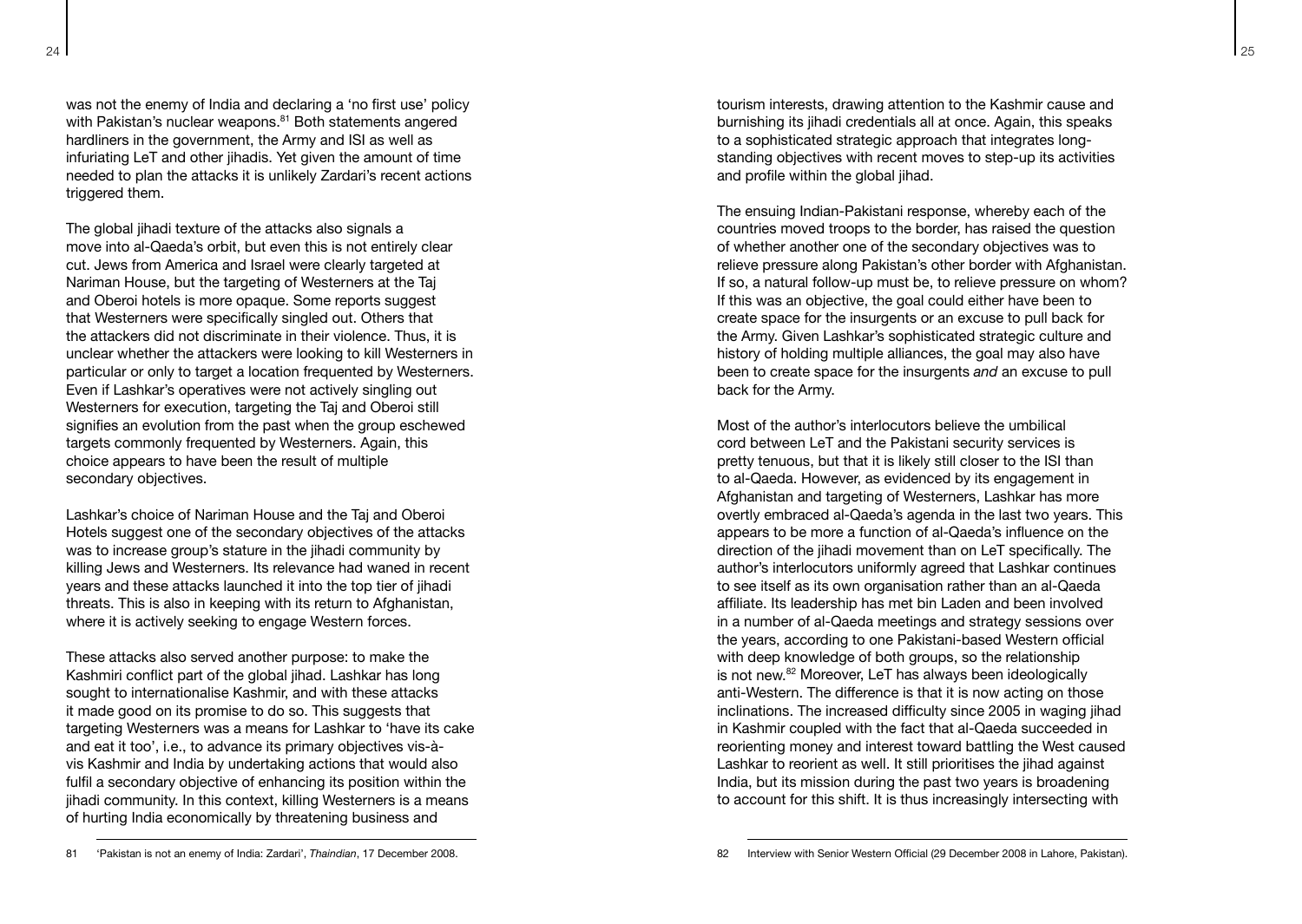al-Qaeda's and when this happens LeT is more than willing to collaborate.

The same Western official also suggested that during the last two the ISI has been pulling itself back in terms of involvement with LeT.<sup>83</sup> However, Ahmed Rashid suggested that, based on conversations with the security services, the message remained 'sit tight' until the tide turns. This does not mean they are still actively supporting Lashkar, but rather promising that support will resume at some point.<sup>84</sup> Kathy Gannon, another Pakistan-based reporter with excellent sources within the security establishment, also believes the ISI is keeping track and keeping in touch, but not necessarily providing active support or laying out Lashkar's plans of attack.<sup>85</sup>

Since 2002 U.S. intelligence agencies have documented regular meetings between Lashkar operatives and the ISI, and one U.S. official who follows the group closely suggests the disciplined manner of these meetings implies they are official rather than conducted by rogue elements.<sup>86</sup> Several former Pakistani Army and ISI officers admitted that meetings still occur, but all claimed that in doing so the ISI was only doing what any intelligence agency would do, which is to keep its contacts active. They all suggested this was a means for gathering information and, possibly, steering the group away from turning its own guns on the state.<sup>87</sup> The problem with these explanations is two-fold. First, it is unclear whether the ISI is being disingenuous when it promises to resume support or when it claims these meetings are a means of information gathering and restraining Lashkar within Pakistan. Second, both may be true as different elements of the security services may be operating with different agendas.

Current and former members of Lashkar certainly seem to believe that the ISI remains on their side. A current JuD member with close knowledge of the leadership's thinking and Lashkar's operations suggested that the ISI continues

83 Ibid.

- 84 Interview with Haroon Rashid (19 December 2008 in Islamabad, Pakistan).
- 85 Interview with Kathy Gannon (19 December 2008 in Islamabad, Pakistan).
- 86 Eric Schmitt and Mark Mazzetti, 'Pakistan raids group linked to Mumbai attacks', *International Herald Tribune*, 8 December 2008.
- 87 Author interviews with former Pakistani Army and ISI officials, conducted during the month of December 2008 in Islamabad, Pakistan.

(and cannot stop) its support because Lashkar is the only, or at least the best-equipped, organisation for inflicting damage on India.88 A former member still close to many in the group echoed this sentiment, stating that until Kashmir is settled Pakistan will always 'have a soft corner for LeT'.<sup>89</sup> Whether this is wishful thinking or reflective of reality cannot be determined with any degree of certainty. Further, as the same former cadre observed, LeT no longer needs operational help from the Army or ISI as they have already passed along enough operational knowledge to enable Lashkar to plan and train on its own.90 There are also people within the Army and ISI who have their own sphere of influence and, without formal sanction or direction, can make assets available to Lashkar. This support, while active, is informal and not institutional.

No hard evidence has yet linked the ISI or the Army to the Mumbai attacks, though that could change as further details emerge. According to one Islamabad-based reporter with sources inside the security services, the reaction following Mumbai was one of surprise and displeasure since 'it was not the right time' for an attack of this nature.<sup>91</sup> However, even if they were not officially involved, there is no doubt that the Pakistani security apparatus has allowed LeT to operate unfettered. This passive support was essential to enabling Lashkar to plan and train for the Mumbai attacks.

Condemnation of Lashkar following Mumbai was swift, vociferous and international, yet there is little hope in India, Pakistan or the West that the group will actually be dismantled. At the time of this author's last visit to Pakistan, a month after the attacks, LeT's cadres had gone to ground. However, some of its camps continued to operate as did JuD despite the fact that the United Nations and Pakistan had banned it. The Pakistani government cracked down on JuD reluctantly and only as a result of the UN Security Council resolution and the 'annoyance of friends', to quote General Javed Ashraf Qazi (Retd.), who has held a number of government positions as well as serving as the Director General of the ISI during the

90 Ibid.

<sup>88</sup> Interview with JuD Activist (30 December 2008 in Lahore, Pakistan).

<sup>89</sup> Interview with former member of Lashkar-e-Taiba (1 January 2009 in Lahore, Pakistan).

<sup>91</sup> Interview with Zaffar Abbas (24 December 2008 in Islamabad, Pakistan).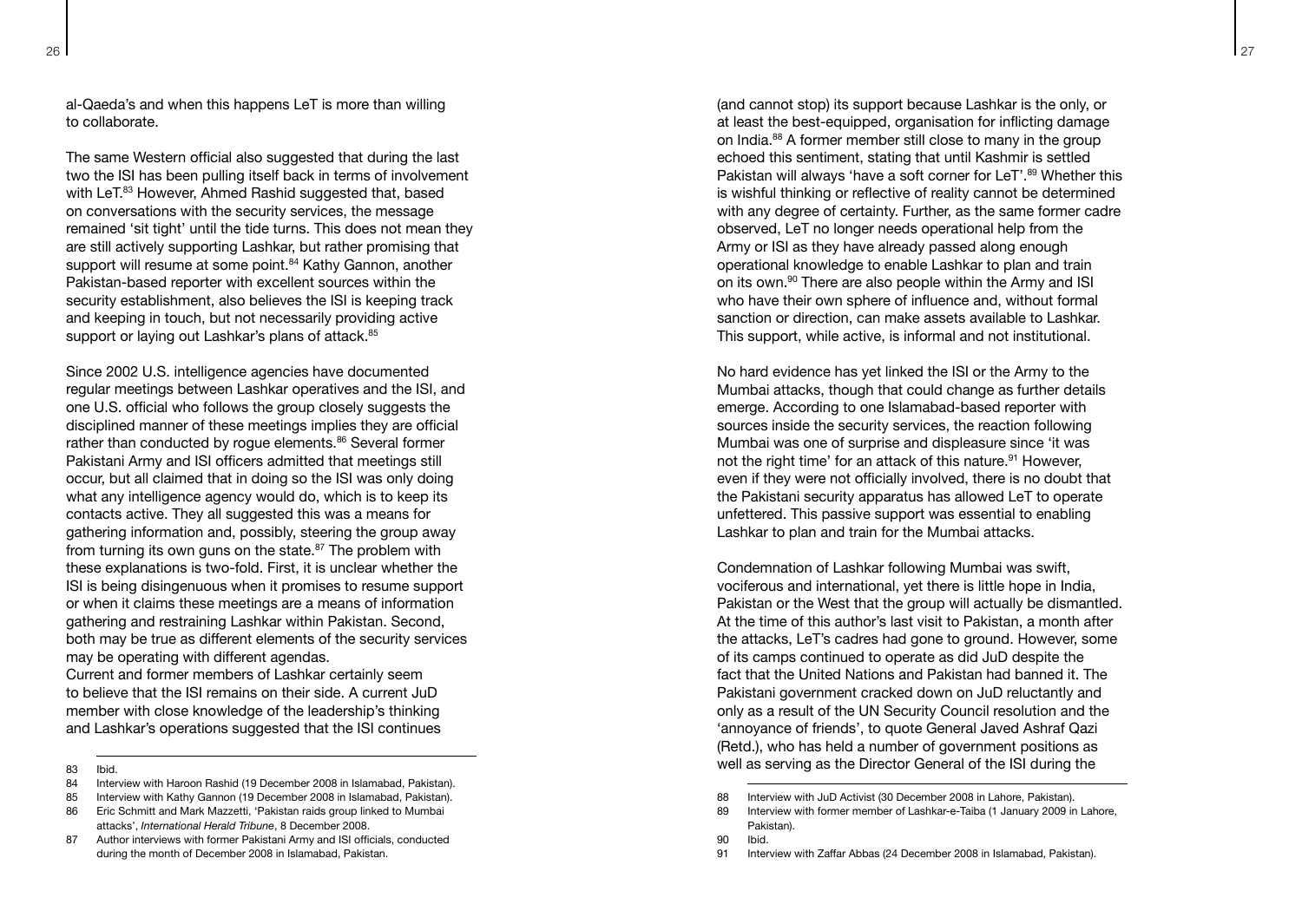1990s.92 JuD has already reemerged under the banner Tehrike-Tahafuz Qibla Awal (TTQA), which means the Movement for the Safeguarding of the First Center of Prayer.<sup>93</sup> All of its funds were transferred before the the state froze JuD's accounts.<sup>94</sup>

In short, the group's infrastructure remains intact. This infrastructure is a double-edged sword – for Lashkar and the Pakistani state. For Lashkar it enables the group to maintain a positive public profile and insinuate itself into civil society, as well as providing a strong fundraising operation. Conversely, this infrastructure also presents an inviting target for the Pakistani government, if it wants to use it as leverage. Lashkar has more to lose than any of the other existing jihadi organisations in Pakistan.

There is little doubt that the Lashkar threat stems largely from this infrastructure, which enables sophisticated attacks like those in Mumbai and insulates the group at home. The flip side is that the Pakistani policy of allowing JuD to operate encouraged proselytising and the provision of social services at the expense of violence. Many of the Pakistanis the author interviewed spoke with fear for what this means for the nature of Pakistani civil society. They see the group as the greatest long-term threat to a secular Pakistan. Still, they cannot help but acknowledge that in the short run this may be preferable to adding fuel to the revolutionary fire currently engulfing parts of their country.

In response to criticism that it is moving slowly, the Pakistani government has indicated that it fears a twin backlash should it clamp down too hard. With state assistance Lashkar has created a well of support for itself within the country's borders. Jama'at was more than a front group. It embraced its nonmilitant role and became a leading provider of relief aid and social services in Pakistan. Despite much of the money it raises going directly to Lashkar activities, JuD has accrued a positive reputation and through its welfare activities insinuated itself into Pakistani society. Actually dismantling that infrastructure would

- 92 Interview with Javed Ashraf Qazi (15 December 2008 in Rawalpindi, Pakistan).
- 93 'Pakistan's Jamaat "ban" lie nailed', *Times of India*, 12 January 2009.

mean losing the social services the group provides and risking a negative public reaction.<sup>95</sup>

The government also claims to fear that an excessive crackdown could provoke a Lashkar uprising in the country's Punjabi heartland. This fear may be a convenient fiction for an Army that hopes to hold the group in reserve. However, the March 2009 attacks against the Sri Lankan cricket team in Lahore raised the spectre of an angry section within LeT that had abandoned the group's long-held policy of refraining from attacks within Pakistan's borders. At the time of this writing, it is unclear whether Lashkar cadres prosecuted those attacks although according to the author's interlocutors the emerging consensus is that the banned sectarian group, Lashkar-e-Jangvi, was responsible.

If it turns out LeT was involved that means the group has either made the strategic decision to turn its guns on the state or its once-fabled discipline and coherence is weakening. The former suggests an already unstable state is facing another deadly foe. The latter equates to more well-trained and dedicated jihadis freelancing in Pakistan and possibly abroad. Alternatively, if Lashkar was not responsible and remains coherent and disciplined then it will likely be able to continue to play its double game of cozying up to the state while continuing to attack India and conspire with al-Qaeda, and others, to threaten the West. Of course, even if LeT remains disciplined and obedient today that can change too. None of these scenarios bodes well for the future.

95 Interview with Zaffar Abbas (24 December 2008 in Islamabad, Pakistan).

<sup>94</sup> Matthew Rosenberg and Glenn Simpson, 'Money Fludes Pakistan's Crackdown on Accused Terror Group', *Wall Street Journal*, 13 December 2008.